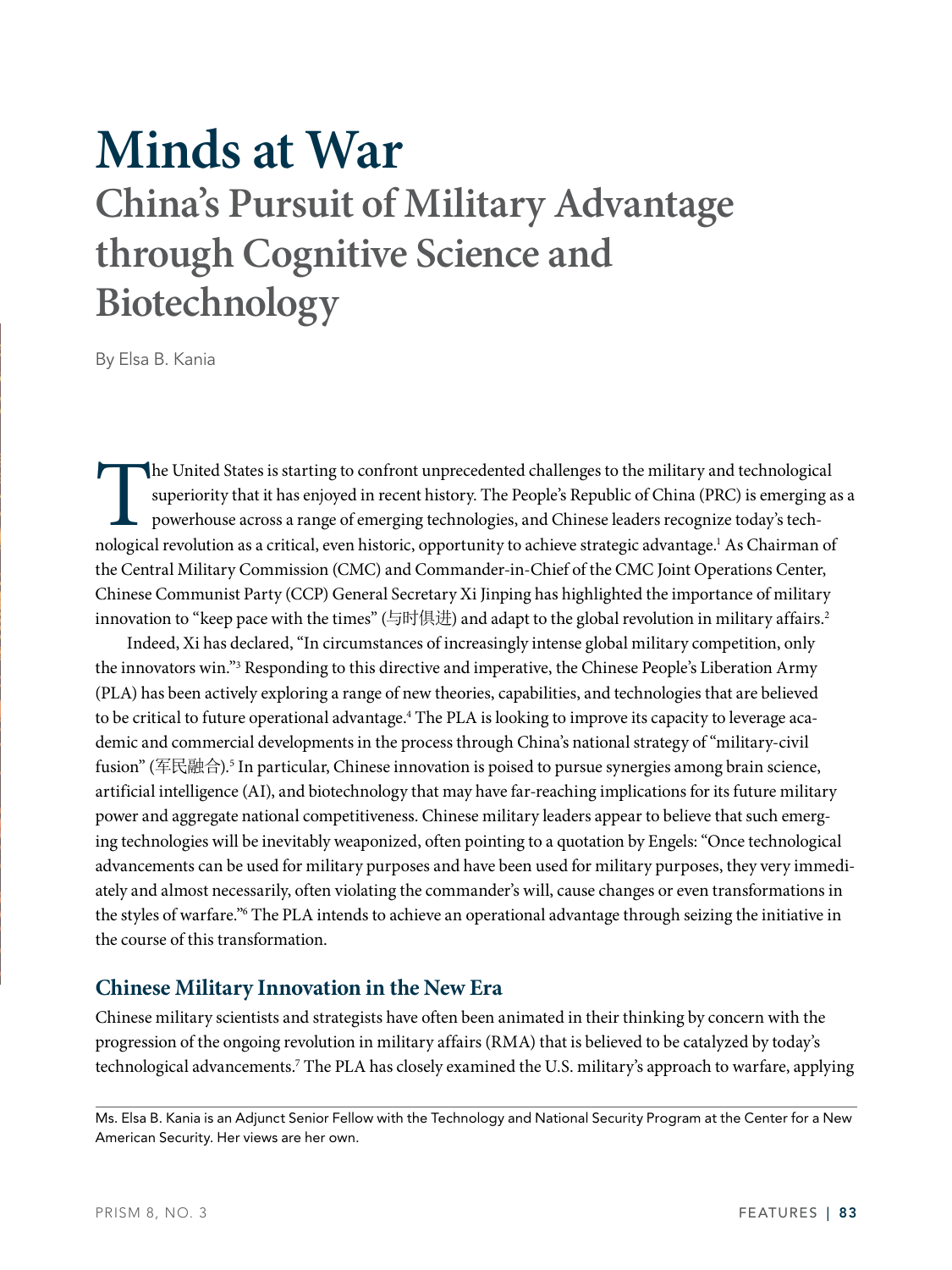lessons learned to its own military modernization in seeking to catch up, while also looking for opportunities to pursue asymmetric capabilities or attempt to achieve a first-mover advantage to overtake this "powerful adversary" (强敌). Since the 1990s, Chinese military modernization has particularly concentrated on pursuing a strategy of "informatization" (信息化).<sup>8</sup> Through this agenda, the PLA has developed an array of command, control, communications, computers, intelligence, surveillance, and reconnaissance (C4ISR) systems and concentrated on advancing capabilities for information operations (信息作战), including cyber warfare, electronic warfare, and psychological warfare.<sup>9</sup>

Today, PLA strategists anticipate a new style of warfare is on the horizon, as the character of conflict evolves from informatized toward "intelligentized" (智能化) warfare, in which AI, along with a range of technologies, is changing the form of warfare.<sup>10</sup> According to Lt. Gen. Liu Guozhi (刘国治), Director of the Central Military Commission Science and Technology Commission, "AI will accelerate the process of military transformation, ultimately leading to a profound Revolution in Military Affairs . . . The combination of artificial intelligence and human intelligence can achieve the optimum, and human-machine hybrid intelligence will be the highest form of future intelligence."11 This striking statement highlights the PLA's interest at the highest levels in the notion of "hybrid intelligence" (混合智能), a concept that implies a blending of human and machine intelligence, including through leveraging insights from brain science and such techniques as the use of brain-computer interfaces.<sup>12</sup> This concept is not merely abstract but is starting to be realized through new programs, including projects intended to promote human performance enhancement. Future intelligentized operations (智能化作 战) are expected to involve prominent employment of intelligent autonomy (智能自主) in weapons

systems under conditions of multi-domain integration (多域一体) with command exercised through brain-machine integration, enabled by cloud infrastructure.13 Chinese military scientists and strategists expect that this revolution in warfare will also demand transformation of the human element of warfare, which may require seeking command of the brain and biological sciences.

#### **Reforming for Innovation**

China's military reforms have elevated the importance of innovation in ways that could contribute to the PLA's ability to overcome prior difficulties. In this new era of Chinese military power, the PLA is seeking to reorient toward a model that leverages science and technology as core enablers of combat capabilities.14 Pursuant to the reforms, the PLA has created the CMC Steering Committee on Military Scientific Research, which is responsible for establishing high-level priorities and strategic directions.15 The CMC Science and Technology Commission (S&TC) has also been elevated to lead and guide military technological innovation and to promote military-civil fusion.16 The S&TC oversees a number of plans, programs, and expert groups of top scientists for priorities that include human-machine fusion intelligence and biotechnology.17 The CMC S&TC also has launched a plan and fund focused on cutting-edge technologies, and its "rapid response small group" on defense innovation is looking to help the PLA improve its capacity to leverage commercial technologies, including new techniques for human-machine interaction.<sup>18</sup>

China's military scientific enterprise has been transformed in the course of the PLA's reforms.<sup>19</sup> The PLA's Academy of Military Science (AMS), which has been responsible traditionally for issues of strategy and doctrine, has been officially designated to lead the PLA's military scientific enterprise.<sup>20</sup> AMS has launched the National Innovation Institute for Defense Technology (国防科技创新研究院),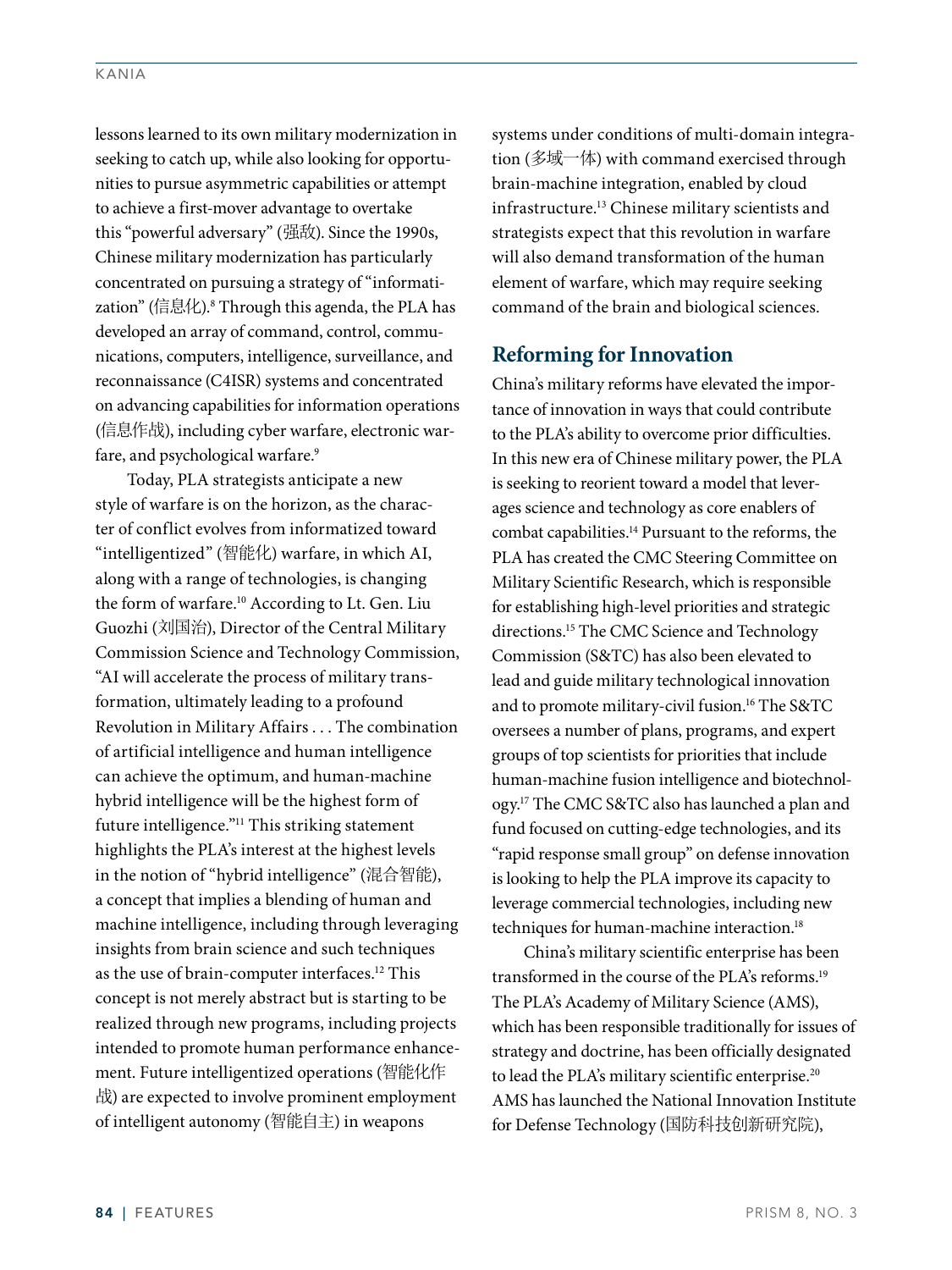which includes research institutes that focus on not only unmanned systems and artificial intelligence but also frontier/cutting-edge interdisciplinary (前沿交叉) technologies, $21$  such as biotechnology and quantum technology.<sup>22</sup> The leadership of AMS also possesses the expertise and authority to promote these new directions in military innovation. Notably, Lt. Gen. Yang Xuejun (杨学军), who is known for his research in supercomputing and artificial intelligence, has become its President as of July 2017.23 As Vice President, Maj. Gen. He Fuchu (贺福 初), formerly President of the Academy of Military Medical Sciences (AMMS), is known for his research interests in genomics and bioinformatics, and he has also been prominent in emphasizing the importance of biotechnology as a new "strategic commanding heights" (制高点) of strategic competition.<sup>24</sup> Their selection to lead AMS appears to highlight the extent to which the PLA has prioritized these strategic technologies as a new direction for its development.

The PLA's paradigm for military innovation looks to promote integration of theory and technology to advance the development of new concepts and capabilities.25 Notably, the CMC S&TC has been funding a program on biological interdisciplinary sciences and technology. This initiative includes projects on military brain science, advanced biomimetic systems, biological and biomimetic materials, and human enhancement.<sup>26</sup> In parallel with the China Brain Project, which has been launched as a national initiative for the 2016–30 timeframe, the CMC S&TC also appears to have launched a military brain science project that is exploring the potential of advances in neuroscience for military applications.<sup>27</sup> According to Hu Dewen (胡德文), a prominent researcher from the PLA's National University of Defense Technology (NUDT), the PLA should recognize the concurrent importance of and relationship among artificial intelligence, biological intelligence, and hybrid intelligence.<sup>28</sup>

#### **PLA Expectations for Future Warfare**

Chinese strategists anticipate that the tempo and complexity of operations will increase, perhaps dramatically, as the form (形态) or character of warfare continues to evolve.<sup>29</sup> As a result, PLA thinkers are concerned about the intense cognitive challenges that future commanders will encounter, particularly considering the importance of optimizing human-machine coordination (人机协同) and fusion or integration (人机融合).<sup>30</sup> Necessarily, these trends have intensified the PLA's interest in the military relevance of not only artificial intelligence but also brain science and new directions in biological interdisciplinary (生物交叉) technologies, ranging from biosensing and biomaterials to options for human enhancement.<sup>31</sup> The transition from informatization to intelligentization is seen as necessitating the upgrading of human cognitive performance to keep pace with the complexity of warfare.

In future conflict, the battlefield is expected to extend into new virtual domains. According to He Fuchu, "The sphere of operations will be expanded from the physical domain and the information domain to the domain of consciousness (意识域); the human brain will become a new combat space."32 Consequently, success on the future battlefield will require achieving not only "biological dominance" (制生权) but also "mental/cognitive dominance" (制脑权) and "intelligence dominance" (制智权).<sup>33</sup> These nascent concepts, which are becoming more regularly discussed in influential writings, reflect the PLA's recognition of the increasing importance of contesting superiority within these new frontiers to achieving advantage.<sup>34</sup> Despite the complexity and capability of advanced technologies, this human element of warfare remains a critical vulnerability and source of potential advantage. At the same time, the notion of "winning without fighting" (不战而屈 人之兵) is a traditional element of Chinese strategic thinking that possesses enduring relevance in an era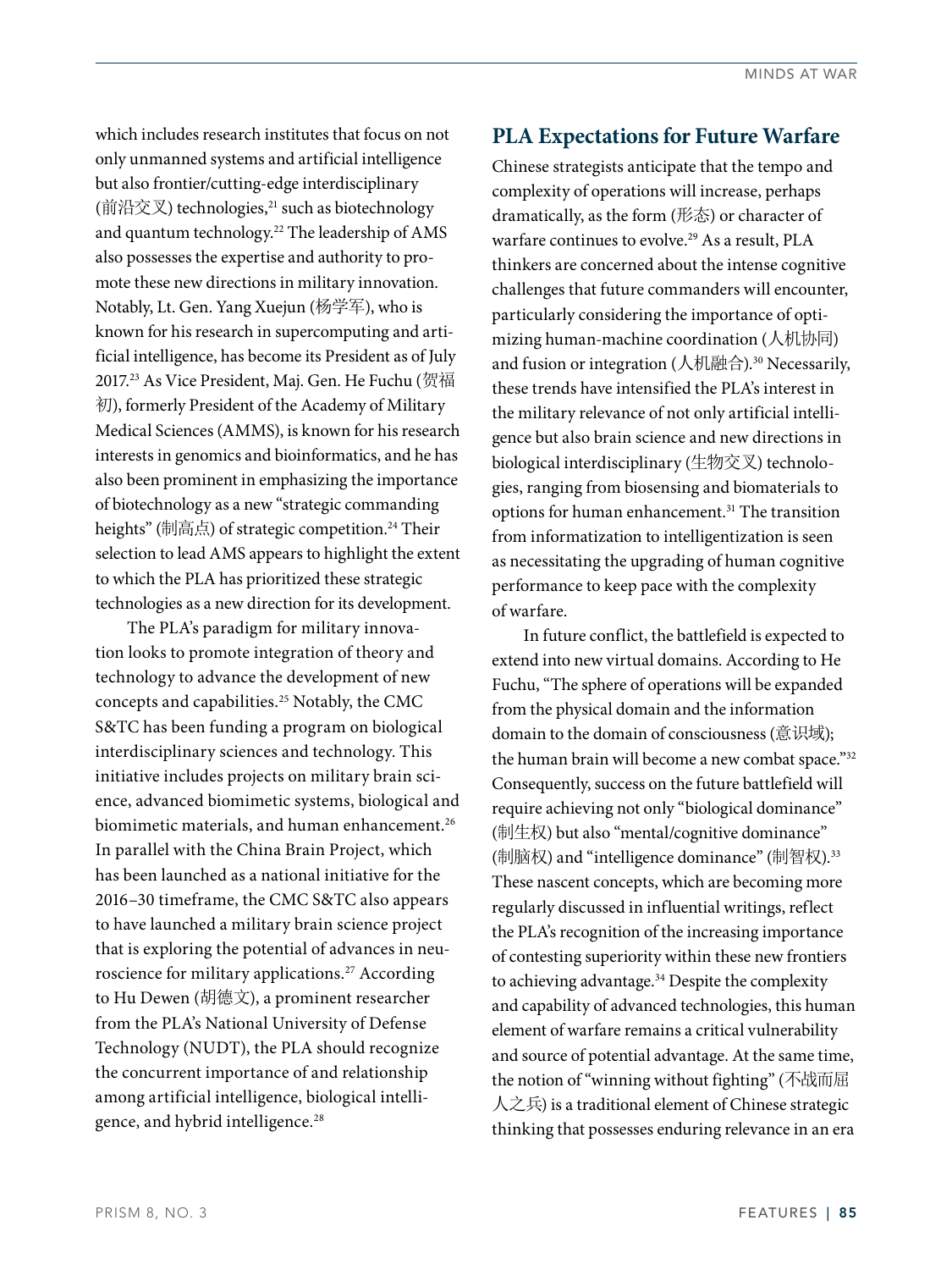in which technology is becoming ever more consequential to strategic competition in peacetime.<sup>35</sup>

### **Human and Artificial Intelligence on the Future Battlefield**

The PLA recognizes the advent of AI as a challenge and opportunity to seize the initiative in future military competition.36 In fact, some military academics even anticipate that AI "will transcend firepower, machine power, and information power, becoming the most critical factor in determining the outcome of warfare."37 In future "intelligentized operations," algorithmic advantage could become a dominant determinant of operational advantage, yet operations to subvert and counter an adversary's intelligentized capabilities ("逆智能化") are also seen as potentially advantageous, particularly for a weaker military.<sup>38</sup> Indeed, AI also possesses a number of limitations at present, including on issues of safety and security that may render it vulnerable to exploitation.

PLA scholars and strategists are continuing to debate the appropriate relationship between human and machine intelligence on the battlefield.39 In an authoritative commentary, the CMC Joint Staff Department urged the PLA to take advantage of the "tremendous potential" of AI in operational command, planning and deductions, and decision support.<sup>40</sup> Whereas some scholars have warned against autonomous decisionmaking, other researchers have differentiated between the eventual necessity for automation or "intelligentization" of command decisionmaking at the tactical level of warfare, the importance of the delegation of command authorities in campaigns, and the imperative of human control in strategic decisionmaking, in which AI can take on a supporting function.<sup>41</sup> PLA thinkers recognize the importance of leveraging the relative strengths of human and machine intelligence respectively, and this interaction necessitates progress in techniques for human-machine coordination in combat.

These dynamics of future intelligentized operations elevate the criticality of cognition. A growing number of PLA scholars and strategists have argued that "mental/cognitive dominance" (制脑权) and "intelligence dominance" (制智权), concepts that are characterized as interrelated or sometimes synonymous in recent writings, will become the key points of struggle (制权争夺点).42 Unlike traditional operations, the confrontation is occurring increasingly in the space of human intelligence (人的智力 空间) and inherently involves "competition for cognitive speed and quality advantage," which can be enabled by data fusion.<sup>43</sup> The importance of speed, efficiency, and flexibility in intelligentized operations has provoked consideration of not only options for intelligent decision support systems,<sup>44</sup> but also "brain-machine fusion" (脑机融合) as a future paradigm for command and control, which would require integrating the art of command with emerging scientific and technological advancements.<sup>45</sup> The notion of brain control (脑控) primarily involves brain-machine/computer interface (脑–机 接口) technology that is intended to enable efficient human-machine integration (人机融合), and PLA researchers continue to explore multiple modalities of human-machine interaction for command and control.46 At the same time, cognitive enhancement, such as through the use of transcranial magnetic stimulation, could be leveraged to achieve an advantage in complex battlefield environments, in which there will be a high degree of integration between humans and weapons systems.<sup>47</sup>

PLA strategists believe that achieving "mental dominance" (制脑权) will be critical in future military competition across the spectrum from peacetime to warfighting.<sup>48</sup> Increasingly, this concept has recurred in PLA writings that emphasize the criticality of the "cognitive domain" (认知领 域), which involves "the field of decision-making through reasoning," as the speed and complexity of conflict continue to increase.<sup>49</sup> Success in subverting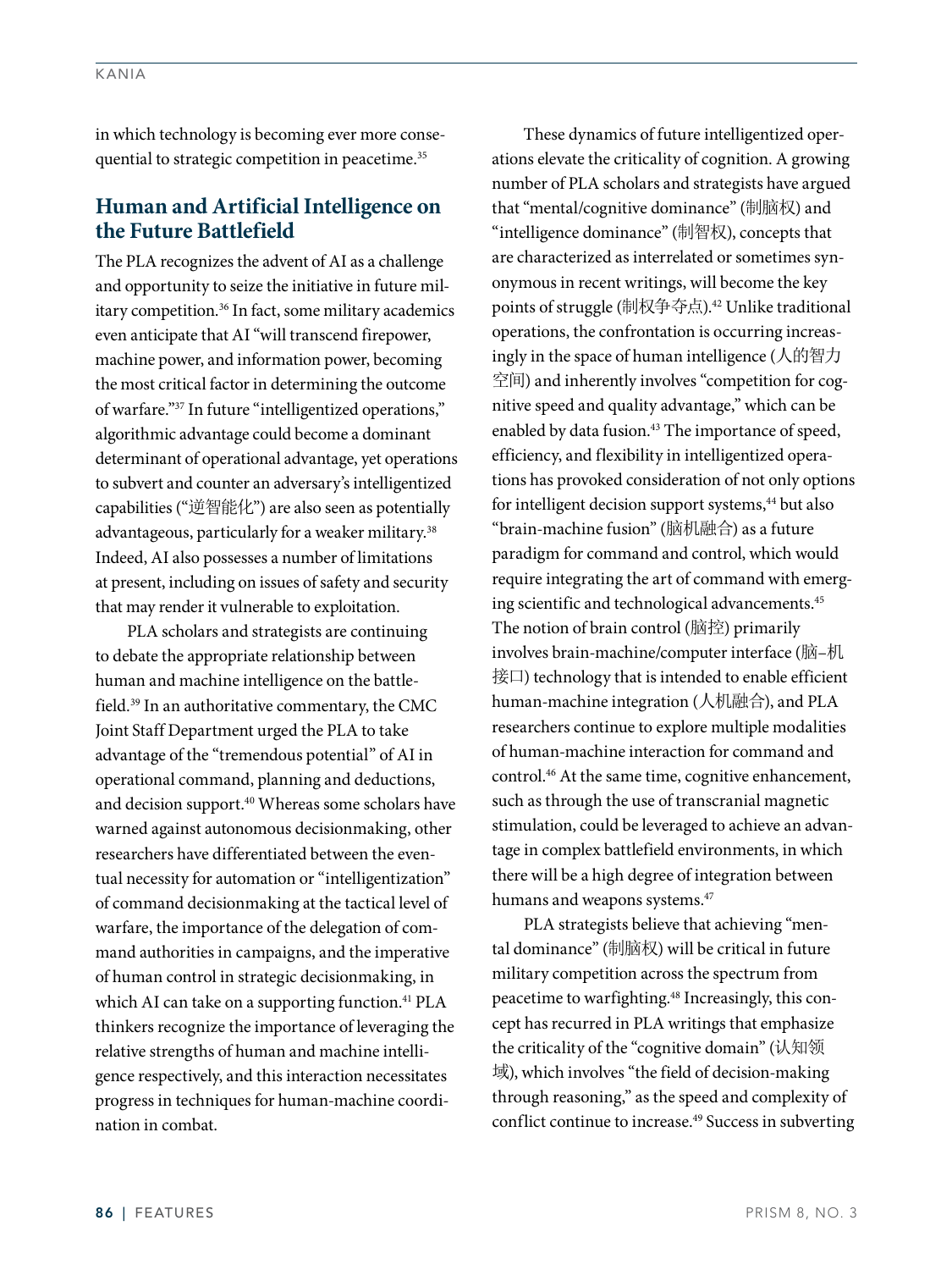an adversary's cognition can enable "winning without fighting."50 The increased integration of human cognition with technology influences military perception confrontation (军事感知对抗), which involves attempts to hinder and distort the adversary's cognition, whether through technical, physiological, or psychological techniques.<sup>51</sup> In an era of informatized warfare, conflict in the cognitive domain attempts to undermine the adversary's will and resolve, undermine perception and command capabilities to weaken fighting spirit, and manipulate decisionmaking.<sup>52</sup> The study of operations undertaken by the U.S. and Russian militaries has also influenced Chinese military thinking on the importance of psychological operations, but PLA thinkers are seeking to innovate their own tactics and concepts of operations,<sup>53</sup> including exploring the potential employment of intelligent agents to enable "guidance" of public opinion.<sup>54</sup> In particular, the prominence of social media and advances in artificial intelligence, including such techniques as deep fakes, have created new options for subversion and manipulation. The PLA is actively pursuing research and the development of capabilities, which could range from the use of the drug Modafinil for performance enhancement, to leveraging insights from brain science and psychology to target and exploit inherent vulnerabilities in human cognition. While apparently enthusiastic about the offensive potential of such options, the PLA is concerned about the potential for subversion of its own forces, including persistent anxieties about the prospects of color revolution.<sup>55</sup>

Consequently, the pursuit of advances in military brain science is recognized as important to advancing future battlefield effectiveness.<sup>56</sup> In particular, this new domain in military competition is seen as variously involving attempts to "imitate the brain" (仿脑), leverage "brain control" (脑控), "enhance the brain" (超脑), or "control the brain" ("控脑").<sup>57</sup> On the battlefield, attempts to undermine an adversary

could include interfering with the adversary's capacity for cognition, whether through manipulation or outright destruction, from disrupting the flow of data to exploiting ideology or emotion.<sup>58</sup> Increasingly, "mental confrontation" (脑对抗) could become a major feature of future conflicts, involving attack, defense, and enhancement of the brain.<sup>59</sup> Maj. Gen. He Fuchu has anticipated the development of "a new brain-control weaponry" that interferes with and controls people's consciousness, thereby subverting combat styles.60 Concretely, Zhou Jin (周瑾), a researcher with the Institute of Military Cognition and Brain Science at AMMS, has concentrated on brain science and neural engineering, and his research has also contributed to an expert group on psychological warfare and cognitive technology through the CMC Science and Technology Commission.<sup>61</sup>

The PLA's intended integration of human and machine intelligence could be eventually facilitated by advances in brain-machine interfaces. For instance, at the PLA's National University of Defense Technology (NUDT), the Cognitive Science Basic Research Team (认知科学基础研究团队) has been engaged in research on brain-machine interfaces (脑机接口) for more than 20 years, such that this technology can now be used to operate a robot, drive a vehicle, or even to operate a computer, enabled by the processing of EEG signals.<sup>62</sup> "Combining" the high functioning of the machine with the high intelligence of human beings to achieve high performance of equipment systems, this is an important domain of application in intelligent science," according to Hu Dewen (胡德文), who has led this program.63 In the PLA's Information Engineering University's Information Systems Engineering College, Tong Li (通李) has been engaged in research on intelligent information processing and brain-computer interaction (脑机交互), which has been reportedly leveraged to enable brain control of a drone or robot.<sup>64</sup> Meanwhile, at AMMS, Wang Changyong (王常勇), Deputy Director of the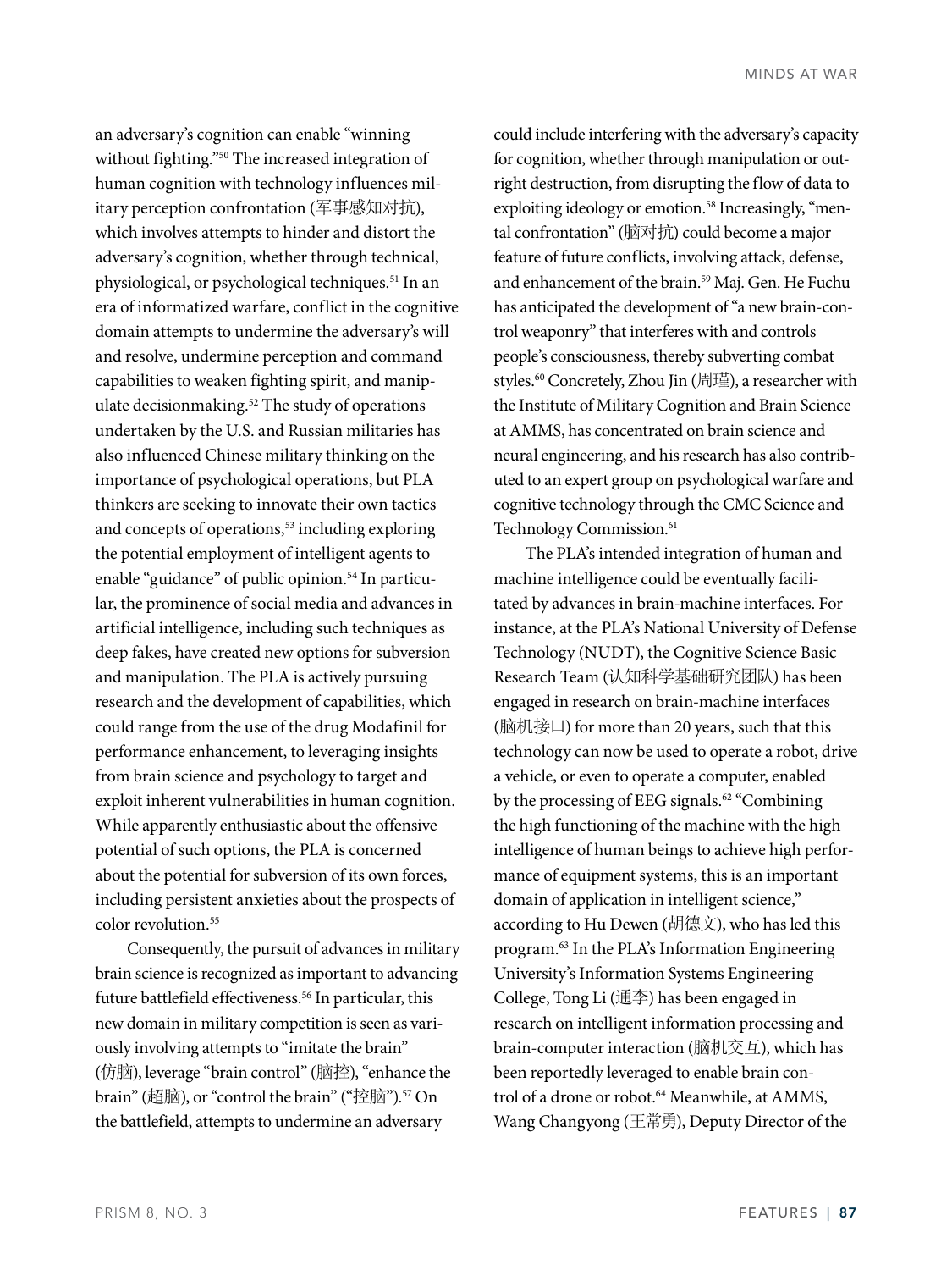Institute of Military Cognition and Brain Science, has engaged in research on brain-machine interfaces, variously pursuing EEGs (via the scalp) and implants in the cranial nerves of macaques, which are believed to be an apt model to simulate human cognition, concentrating on neural information acquisition.<sup>65</sup> The complexity of these challenges are seen as increasing the importance of sophisticated simulations in combat laboratories that can explore the efficacy of these human-machine synergies.<sup>66</sup>

In advancing these techniques, the PLA could leverage academic research and commercial developments. For instance, Tsinghua University, which is actively supporting military-civil fusion, has been pursuing research on human-machine interaction (人机协作) with funding from the CMC Science and Technology Commission.<sup>67</sup> In Tianjin, a local action plan has called for research in brain-computer interface technologies, including brain-controlled unmanned systems and even automatic sniper rifles.68 At Tianjin University, the Academy of Military Science and the Chinese Academy of Launch Vehicle Technology have both established joint laboratories and partnerships that concentrate on innovation in human-machine hybrid intelligence (人机混合智能).<sup>69</sup> The State Key Laboratory of Cognitive Science and Learning, based at Beijing Normal University, has also pursued initiatives in military-civil fusion.70

Pursuant to military-civil fusion, Chinese advances in brain-computer interface research undertaken by academic institutions or commercial enterprises may eventually have military relevance. During the past couple of years, the Chinese government has convened a national competition on brain-computer interfaces, of which the PLA NUDT is a co-sponsor.71 In addition, AMMS researchers have engaged with a commercial enterprise that is specializing in the development of EEG products, known as Cogrowth (*ku chengzhang*, 酷成  $\pm$ ), which has concentrated in its products on

brain-computer interface and intelligent control with applications that include attention and memory training.72 Meanwhile, Tianjin University and the China Electronics Corporation have achieved new breakthroughs in research on a brain-computer interface (BCI) chip, known as "Brain Talker," which is specially designed to decode brainwave information.73 The advantages of this chip are described as including its size, precision, efficiency in decoding information, and increased capability for fast communication, all of which can contribute to the realization of BCI technologies.<sup>74</sup> According to its designers, "this BC3 (Brain-Computer Codec Chip) has the ability to discriminate minor neural electrical signals and decode their information efficiently, which can greatly enhance the speed and accuracy of brain-computer interfaces."75 So too, as combat platforms are expected to progress from "informatization" to "low intelligentization" to "brain-like high intelligentization," such breakthroughs in brain-like computing chips are anticipated to be important to advancing autonomy.76

As the cognitive demands for commanders are expected to become more acute on the future battlefield, new directions in integrating human and machine intelligence could prove militarily advantageous. Through leveraging "brain networking" (脑 联网), a "combat brain" (作战大脑) can be developed for the future battlefield, which is expected to enhance the cognitive and decisionmaking capabilities of military commanders, including through improving their cognitive capability and understanding of the battlefield situation, according to NUDT scholars.77 Hypothetically, a so-called "network of brains" could accelerate real-time transmission of data on the battlefield, based on leveraging brain-machine interfaces to facilitate communication between commanders and their units. Wu Haitao (吴海涛), a researcher with AMMS, has postulated;

*"Brain networking" technologies are far from mature, but we have good reason to*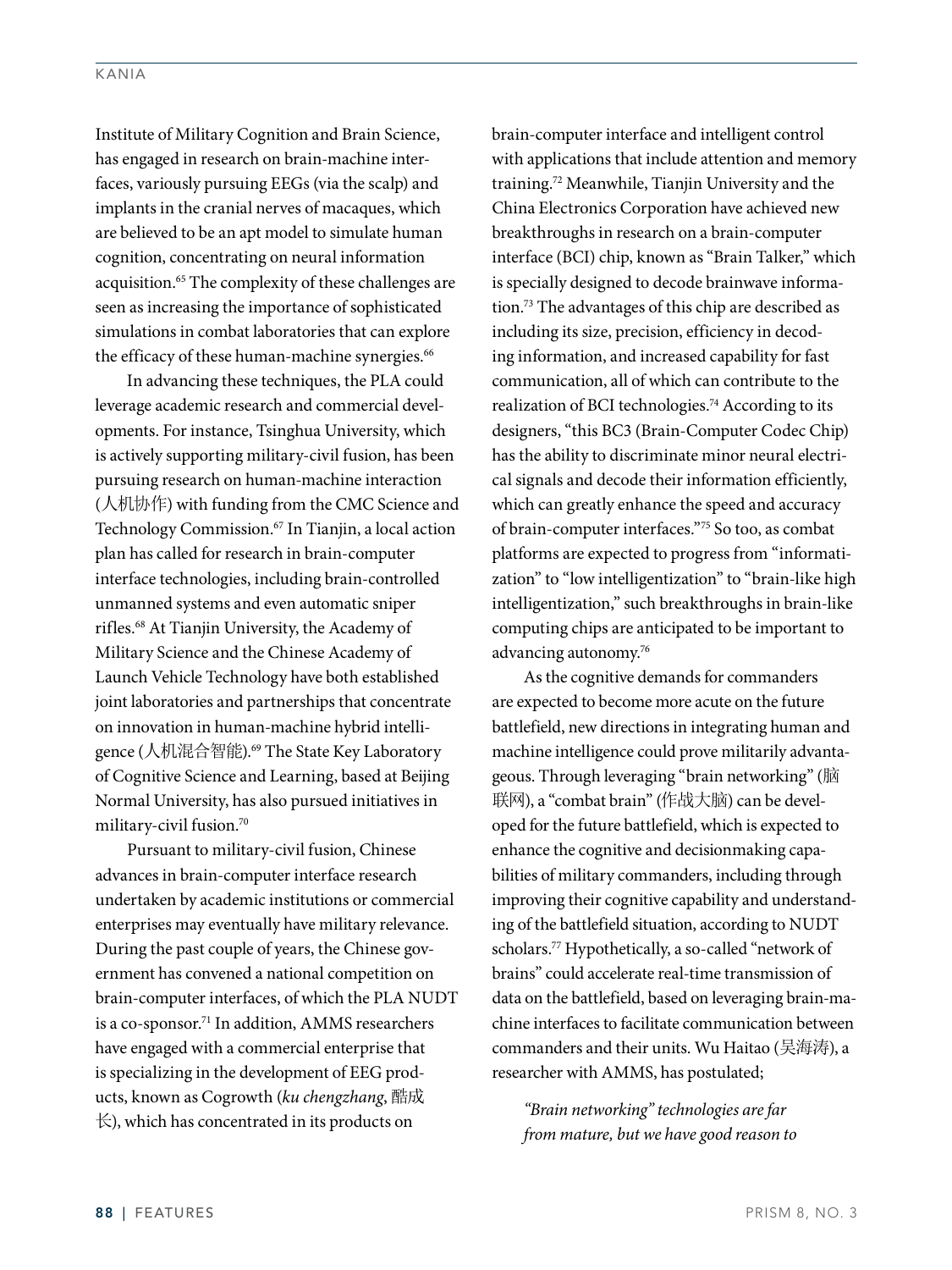*believe that bio-intelligence networks based on brain intelligence will inevitably surpass existing informatized technology and weak artificial intelligence technologies. The development and application of related technologies will inevitably accelerate disruptive transformations in the military domain. In the future, a brain-to-brain collaborative combat platform or system based on "brain networks" may be exploited, which can be expected to achieve high-level optimization and integration of battlefield perception, logistics support, weaponry and command systems, maximize combat links and command effectiveness, so as to capture fleeting opportunities in the ever-changing battlefield situation and achieve unexpected victories*. 78

The notion of brain networking through brainto-brain interfacing may sound fanciful, but there are initial experimental indications that this could become a technical possibility. For instance, in an experiment at Zhejiang University, researchers created a so-called rat cyborg through implanting microelectrodes into the brain of a live rat, which connected it to the brain of a human "manipulator" who had been connected to a computer brain-machine interface, by which the rat was directed to navigate a maze.79

The future trajectory of such advances could be shaped by the continued implementation of the China Brain Project, which was launched in 2016.<sup>80</sup> The project, which was initially initiated in response to the U.S. brain science program, is recognized as a megaproject for the 2016–2030 timeframe.<sup>81</sup> It may receive billions in funding once fully realized.<sup>82</sup> The leading researcher involved in the design of this project, Mu-Ming Pu of the Chinese Academy of Sciences, has described this project as involving "two wings," encompassing not only brain science but the intersection between brain science and artificial intelligence, which is believed to be highly

promising.83 The focus on imitation of the brain often involves brain-like and brain-inspired intelligence, which is a high-level priority highlighted in China's New Generation Artificial Intelligence Development Plan and operationalized through a new national laboratory dedicated to the topic.84 In addition, in September 2015, Beijing's Science and Technology Commission announced the launch of a special project on brain science research to concentrate on brain cognition, brain medicine, and brain-like computing. This center plans to support projects that leverage new biomedical techniques, including high-throughput single-gene sequencing and precise genome editing, enabled by big-data processing.85 The involvement of AMMS is notable but hardly surprising considering that neuroscience has been highlighted as a priority in China's plans for military-civil fusion, and there may be interesting synergies between academic research and potential military applications.<sup>86</sup>

This research agenda is starting to translate into practical advances. For instance, the Tianjic chip leverages a brain-inspired architecture, and its designers claim that it represents an important progression toward artificial general intelligence that is comparable to humans in its capabilities.<sup>87</sup> As one prominent academic highlighted, "Human beings have gradually entered the era of artificial intelligence, but the understanding of the essence of what constitutes 'intelligence' remains unclear. The study of brain and cognition will promote people's understanding of the essence of 'intelligence' and promote the development of related technologies and industries."88 Seemingly speculatively, these attempts at imitating human cognition have been described as possessing the potential to extend to the development of highly intelligent weapons systems capable of reasoning and judgment comparable to that of a human.89

Within the same timeframe, the CMC S&TC has also launched a military brain science plan and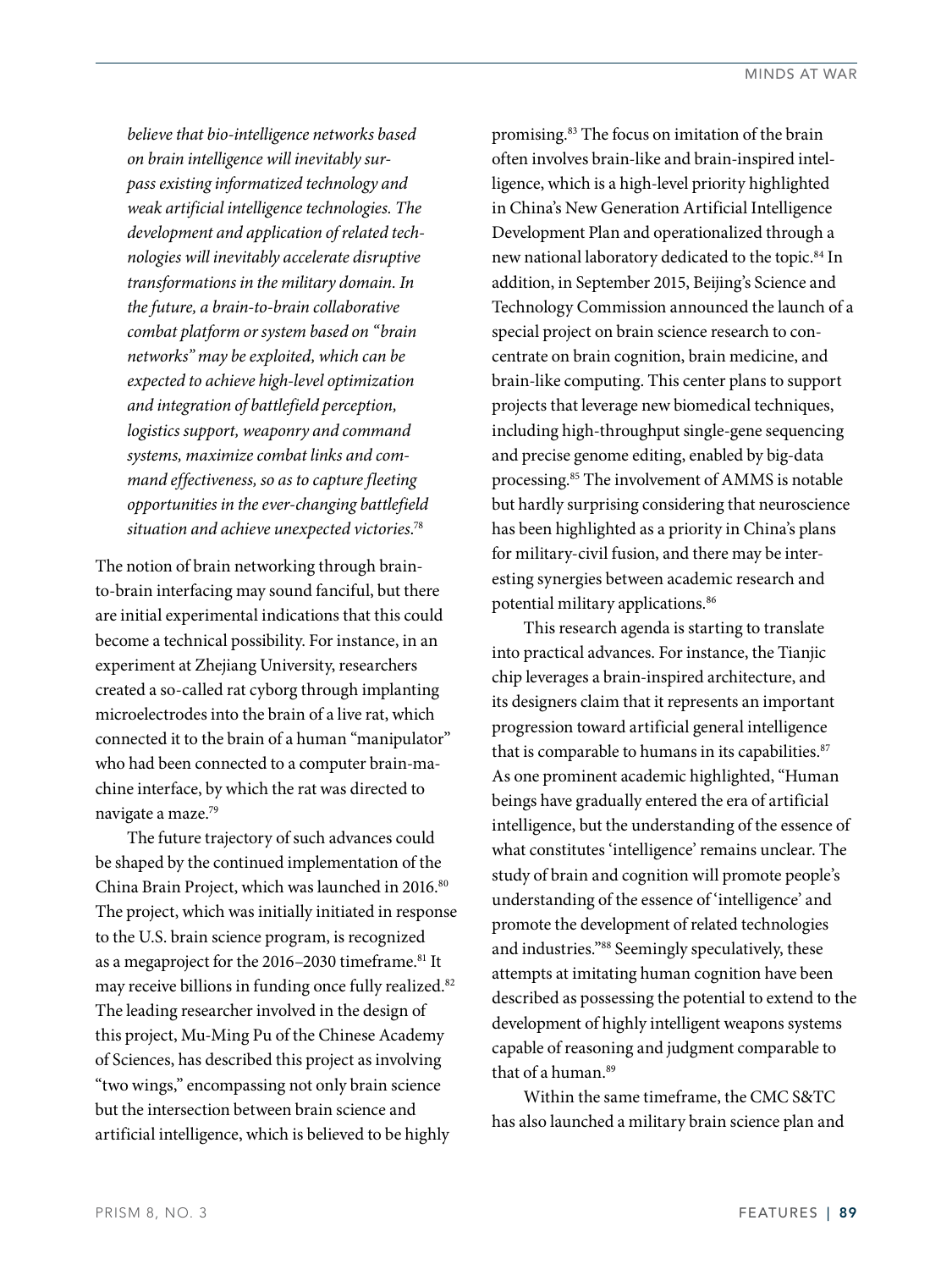projects that appear to be occurring in parallel and perhaps with some degree of integration or coordination—with China's national brain science project.90 For instance, Wu Shengxi (武胜昔), a professor with the Fourth Military Medical University who is engaged in both initiatives, has concentrated his research on the plasticity of the central nervous circuits and mechanisms of advanced brain function.91 His activities have included collaboration with a senior scientist from MIT's Broad Institute and the McGovern Institute for a project on the anterior cingulate cortex, a region of the brain that "plays a role in fundamental cognitive processes, including cost-benefit calculation, motivation, and decisionmaking."92 Chinese academic and military medical institutions have concentrated on the expansion of military brain science, which has been prioritized for support and funding.<sup>93</sup> Overall, the discipline of military cognitive neuroscience continues to evolve and involves several interrelated research directions, which can include brain monitoring (for example, to measure and assess the military mental work); brain modulation (mind-controlling targets and effects); brain damage; and brain promotion (neuro-scientific training methods).94 For instance, the first seminar convened on brain science research and military-civil fusion collaborative innovation concentrated on core competencies of battlefield perception, command and control, target striking, identifying ten key research directions for such military cognitive capabilities (军事认知能力).95

Chinese research is anticipated to have certain potential advantages in this field. China's rapidly aging population presents an acute societal challenge but also an opportunity to leverage sizable amounts of data about brain disease.<sup>96</sup> At the same time, the prevalence of primate research in China could prove another significant advantage. At a time when the United States and Europe have started to cut back on primate research due to



Game-changing synthetic biology research may enable future capabilities for Soldiers (U.S. Army Photo by Eric Proctor and Autumn Kulaga)

ethical concerns and expense, these programs have continued to expand in China with robust state support.<sup>97</sup> The Chinese government has undertaken significant investments to expand its own neuroscience research with non-human primates, which are believed to be "ideal animal models for understanding human brain and cognition."98 In particular, China has become a global center for research involving macaque monkeys, which are seen as wellsuited as a model for research on the human brain.<sup>99</sup> In one notable study, researchers introduced the MCPH1 gene, which is believed to be linked to brain development, into embryos to create transgenic macaque monkeys that demonstrated improved performance on short-term memory tasks, while also displaying a longer process of brain development, such as that characteristic of humans.<sup>100</sup> This study was described as "the first attempt to experimentally interrogate the genetic basis of human brain origin using transgenic monkey models.<sup>101</sup> Similarly, in another greatly controversial undertaking, researchers have been creating embryos that represent "human-animal chimeras"—in this case, monkey embryos to which human cells are added.<sup>102</sup> These changes in the Shank3 gene are expected to cause mutations in the brains of monkeys that have been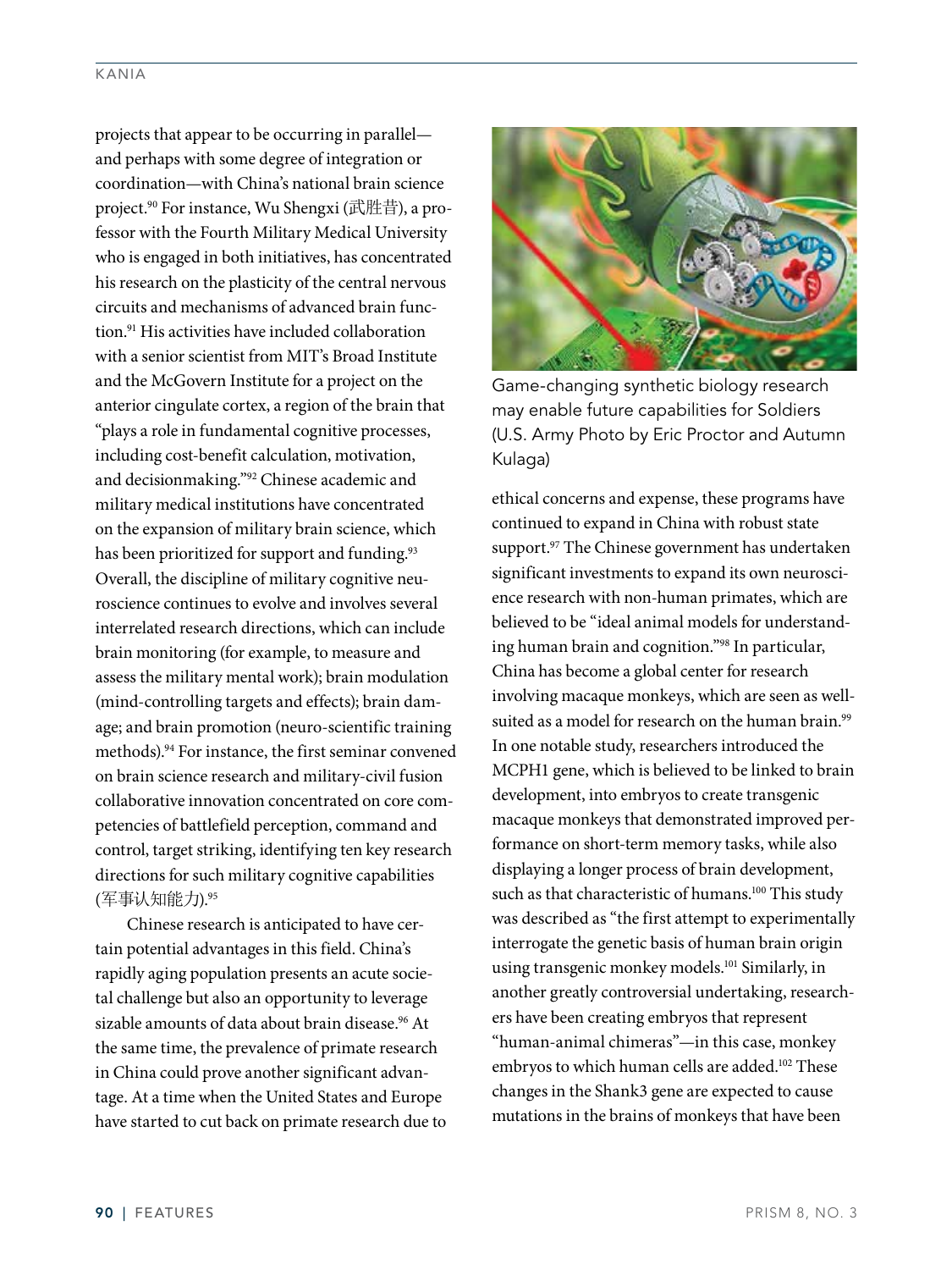edited.<sup>103</sup> The use of gene editing to improve models for studying the brain illustrates the important intersections between cognitive science and biotechnology, which has emerged as a parallel emphasis for the PLA.104

## **Biotechnology on the Future Battlefield**

The PLA's keen interest in the impact of biology on military affairs is also reflected in strategic writings and research that argue today's advances in biology are contributing to an ongoing evolution in the form or character (形态) of conflict.<sup>105</sup> In one prominent example, Guo Jiwei (郭继卫), a professor with the Third Military Medical University, wrote *War for Biological Dominance* (制生权战争), published in 2010, highlighting the multifaceted applications of biology in future warfare.<sup>106</sup> PLA researchers with the Academy of Military Medical Sciences have highlighted that advances in science and technology drive evolution in the character of conflict, raising the concept of "biology-enabled" warfare (生物化战争).107 The PLA also sees synthetic biology as a domain with great military potential.108 Unsurprisingly, the PLA has been concerned with advances in biotechnology in the United States and worldwide, particularly the Defense Advanced Research Projects Agency's launch of the Biological Technologies Office. The Chinese government has highlighted biotechnology as an industry that promises major commercial advantages, and China's plans and initiatives for military-civil fusion have prioritized biology as a critical sector.<sup>109</sup> Beyond outright military research, there is an emerging ecosystem of academic and commercial enterprises that is or could become involved in supporting military research.

Increasingly, the PLA is starting to recognize biology as a new domain of warfare and elevating its importance in strategic thinking. The concept of biological dominance (制生权) could be rendered as "command and superiority in biology,"

and PLA scientists and scholars are continuing to work toward developing more cohesive theories around these ideas that could contribute to future concepts of operations.110 In the new RMA, biotechnology will become the new "strategic commanding heights," declared He Fuchu, then president of the Academy of Military Medical Sciences, in 2015.111 He has remained a prominent advocate for the militarization of biotechnology. Since 2016, Maj. Gen. He has also been appointed to serve on the CMC S&TC, which promotes military-civil fusion and technological innovation, where he may be involved in guiding research on biology and interdisciplinary technologies, from biomimetic and biomaterials to biosensing technology, that could contribute to future advances in weaponry.<sup>112</sup> He has predicted, "As the weaponization of living organisms will become a reality in the future, non-traditional combat styles will be staged, and the 'biological frontier' (生物疆域) will become a new frontier for national defense."113 He goes on to say that;

*Biological interdisciplinary technology will make future combat platforms move toward human-computer integration and intelligentization. In the future, humanlike brain information processing systems will achieve revolutionary breakthroughs, such as high-performance low-power computing, highly intelligent autonomous decision-making, active learning, and continuous increases in intelligentization, promoting the emergence of highly intelligentized and autonomous combat forces*. 114

Certain elements of PLA strategic thinking on the offensive potential of these technologies are troubling. Notably, the 2017 edition of *Science of Military Strategy* (战略学), a textbook published by the National Defense University that is typically considered relatively authoritative, introduced a new section dedicated to the topic of military struggle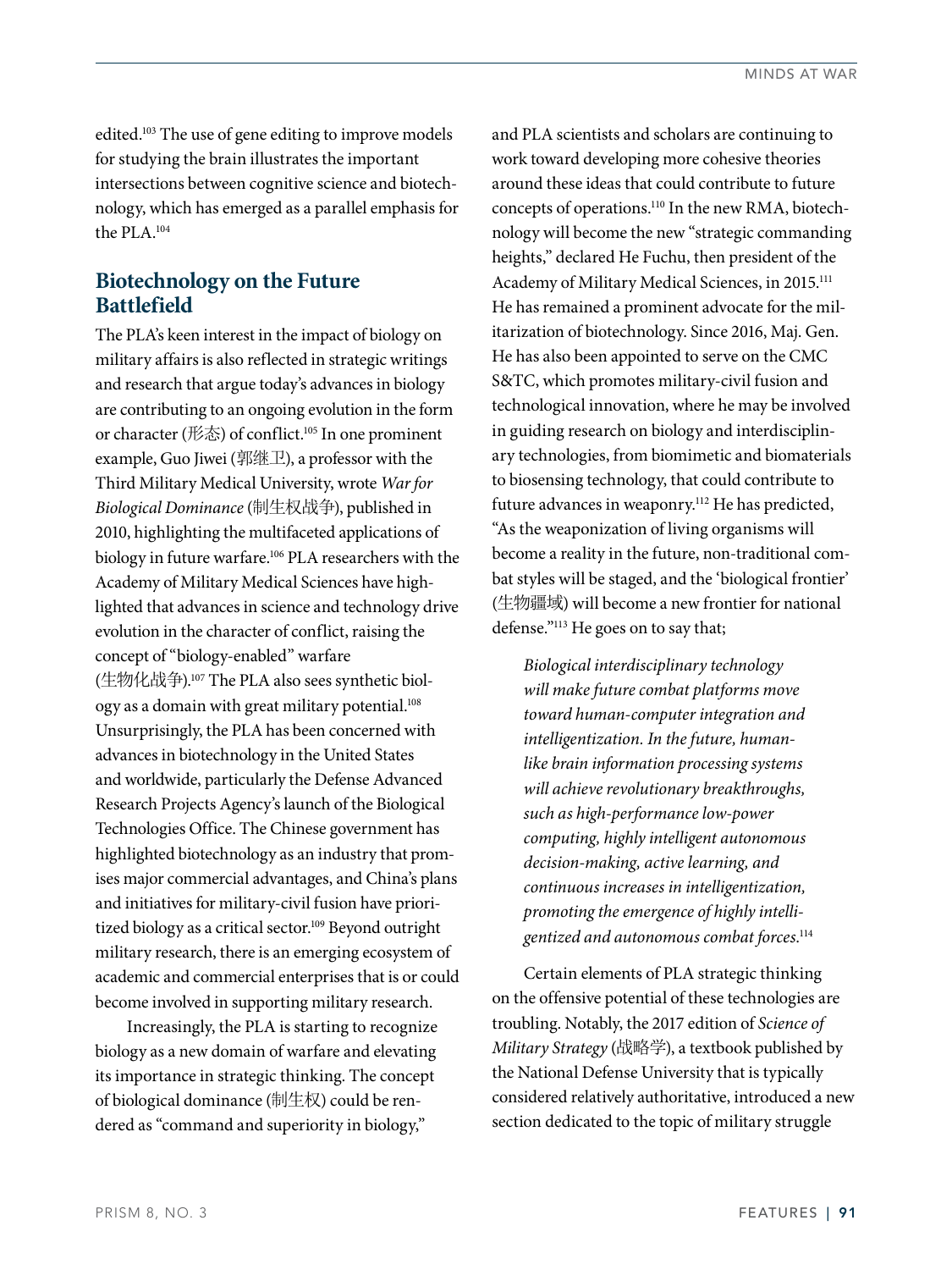in the domain of biology. While this book does not mention CRISPR specifically, it notes that new kinds of biological warfare could be targeted, employing "specific ethnic genetic attacks" (特定种族基因攻  $\pm$ ). Disturbingly, the discussion of this possibility is repeated across a number of PLA writings.<sup>115</sup> Indeed, "biological deterrence" (生物威慑) should be considered a new kind of deterrence that is enabled by advances in biotechnology, including the potential for "ethnic-specific genetic weapons" ("种族特异 性基因武器"), according to Zeng Huafeng (曾华 锋) of the PLA's NUDT.<sup>116</sup> "Due to the high lethality, low cost and diverse means of genetic attack, it will have a profound impact on future wars" in ways that could increase the destructiveness of warfare, according to NUDT researcher Shi Haiming (石海 明).117 As a result, the outcome of war may no longer determined by the destruction of combat, but rather there could be further blurring of the boundaries between peace and warfare.<sup>118</sup> These relatively authoritative discussions of the potential for genetic attacks remain ambiguous but are troubling nonetheless, given the emergence of technologies that create new possibilities in gene editing.119

To date, China has been leading in early trials of CRISPR in not only animals but also human patients.120 The emergence of Chinese research as a new frontier for experimentation with CRISPR reflects factors that include lesser regulatory requirements and robust support and enthusiasm for leveraging these technologies. To date, CRISPR research in China has concentrated heavily on applications in agriculture and for medical or therapeutic purposes.121 It is also striking that a significant proportion of the research in CRISPR is occurring at Chinese military medical and research institutions, especially the PLA General Hospital.<sup>122</sup> The centrality of PLA institutions in this CRISPR research is concerning when juxtaposed with known programs and indications of military interest in human enhancement. In one notable example, a student at

the Academy of Military Medical Science wrote a doctoral dissertation in 2016 titled "Research on the Evaluation of Human Performance Enhancement Technology."123 This dissertation pointed to CRISPR-CAS as one of three primary "human performance enhancement technologies" (人效能增强 技术) that can be employed to increase the combat effectiveness of military personnel.<sup>124</sup> The researcher dissertation highlights that CRISPR holds "great potential" as a "disruptive" technology, arguing that therefore China must "grasp the initiative." Although the practical application for performance enhancement appears to remain a more distant possibility at this point, such research provides at the very least indication of interest and concern.

Although the use of CRISPR as a technique for gene editing remains novel and nascent, these tools and techniques are rapidly advancing, and what is within the realm of the possible for military applications may continue to shift as well. In the meantime, throughout China, gene editing is already under way in animals, human embryos, and even in clinical trials. In the process, BGI, formerly known as Beijing Genomics Inc., has been very active in CRISPR research.125 BGI has also provoked controversy after attempting to commercialize genetic editing of animals, such as mini-pigs as pets, and from pursuing research on the genetic basis of intelligence by soliciting DNA from geniuses.126 Of course, gene editing today remains constrained by persistent difficulties, such as the issue of limiting off-target effects, which can cause unintended consequences in the genome.127 However, current research has continued to work toward making gene editing more precise and practical, and BGI has established an edge in cheap gene sequencing, concentrating on amassing massive amounts of data from a diverse array of sources.128 BGI has achieved a global presence, including laboratories in California and Australia, and its activities have continued to expand.<sup>129</sup>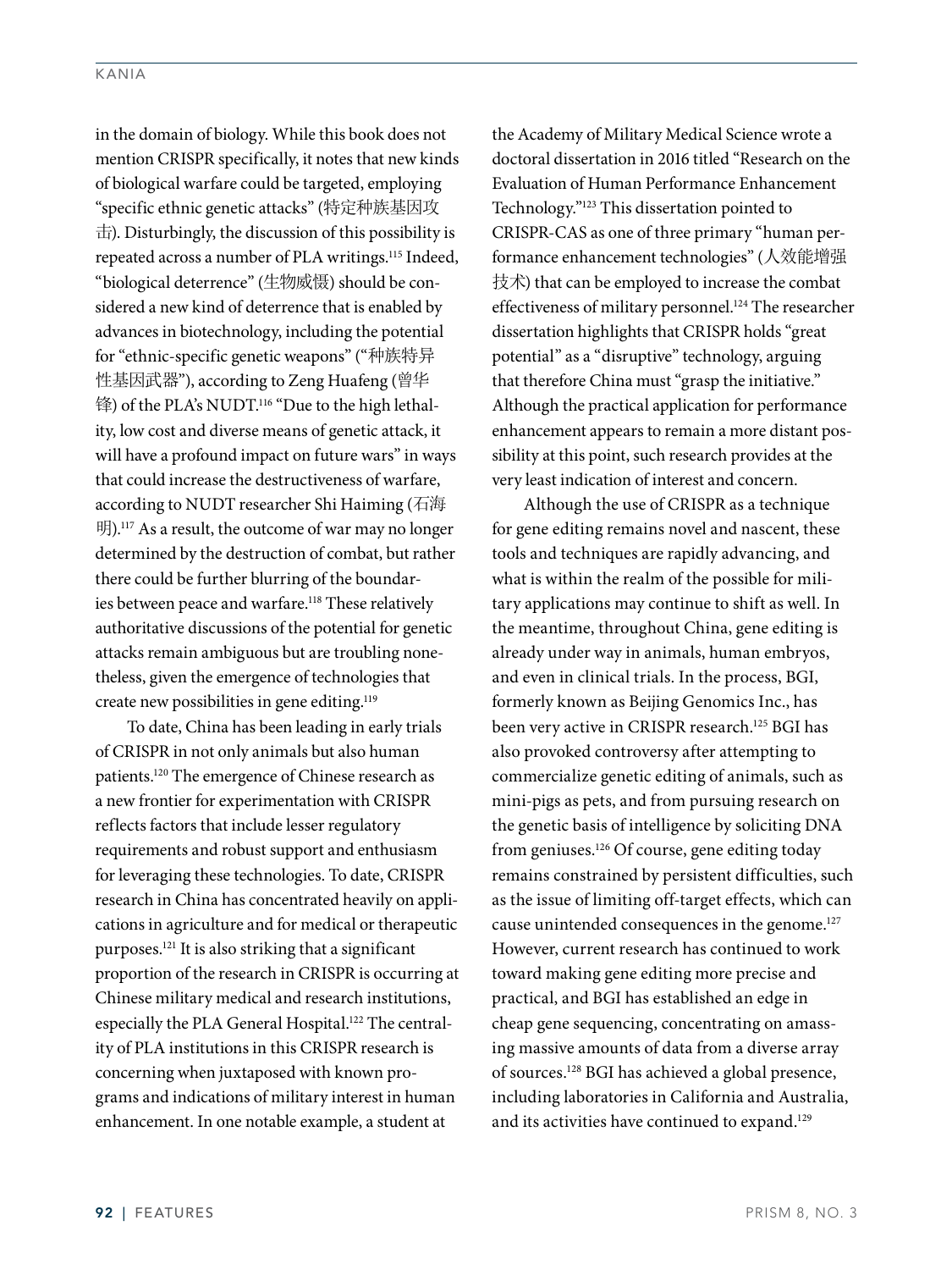The Chinese government clearly believes that national genetic resources possess strategic significance. China's National Genebank, which is administered by BGI, was launched in 2016, and it is intended to become the world's largest. By some accounts, its establishment was motivated at least partly by issues of biosecurity, particularly that of Chinese genomic information then being stored in overseas facilities.130 This new Chinese genebank has been described as intended to "develop and utilize China's valuable genetic resources, safeguard national security in bioinformatics, and enhance China's capability to seize the strategic commanding heights" in the domain of biotechnology. These concerns about the potential strategic significance of genetic resources have also resulted in an unwillingness to share and exchange data, even as Chinese companies are avidly seeking out access to sources of data beyond China.131

The processing of such massive amounts of genetic information requires powerful supercomputers. In the process, BGI affiliates have been engaged in research collaboration with the NUDT, including the development of tools and insights that may contribute to enabling future gene editing.132 In particular, one former professor who remains affiliated with the NUDT has also maintained a position with BGI as a specially appointed professor.<sup>133</sup> Their research concentrates on bioinformatics, leveraging supercomputers, namely the Tianhe, for the processing of genetic information in biomedical applications.134 Such collaboration with NUDT researchers is not necessarily surprising.135 However, such confluence of troubling sentiments in military writings, ongoing programs funding research on human enhancement, and collaboration between military and commercial institutions raises questions that merit further scrutiny from a policy perspective, particularly considering the range of potential implications of BGI's research.136

Looking forward, the application of machine learning to the analysis of genomic information could enable the discovery of patterns and insights that may prove actionable. China has also been at the forefront of parallel progress in precision medicine that is enabled by the embrace of AI for medical applications. In the field of AI, China has been sometimes characterized as possessing an advantage in data. However, the actual impact of data depends on context, techniques, and intended applications. It seems more likely that China could possess and achieve a data advantage in genomics and biomedical technologies, based on the sizable amounts of genomic and medical data that have been and continue to be collected. This access to genomic information combined with continued advances in artificial intelligence could contribute to advances in understanding of the evolution of the human brain and genomic determinants of intelligence.137 So too, the study of the human genome and its comparison with that of other primates can contribute to identifying which specific genomic differences account for the uniqueness of the human brain. Potentially, such insights can also enable future augmentation of human intelligence in ways that enable the "mental dominance" and superiority in intelligentized operations that the PLA believes is essential to success in future warfare.

#### **Conclusions and Implications**

Although technological advantage has been a key pillar of U.S. military power and national competitiveness, China is catching up, aspiring to take the lead in today's strategic technologies. Pursuing military innovation as a priority and national imperative, the Chinese military appears to be enthused with the possibility that today's RMA could disrupt the future military balance to its advantage. Today, China possesses a stronger technological foundation for future military power, despite confronting continued challenges in the development of "key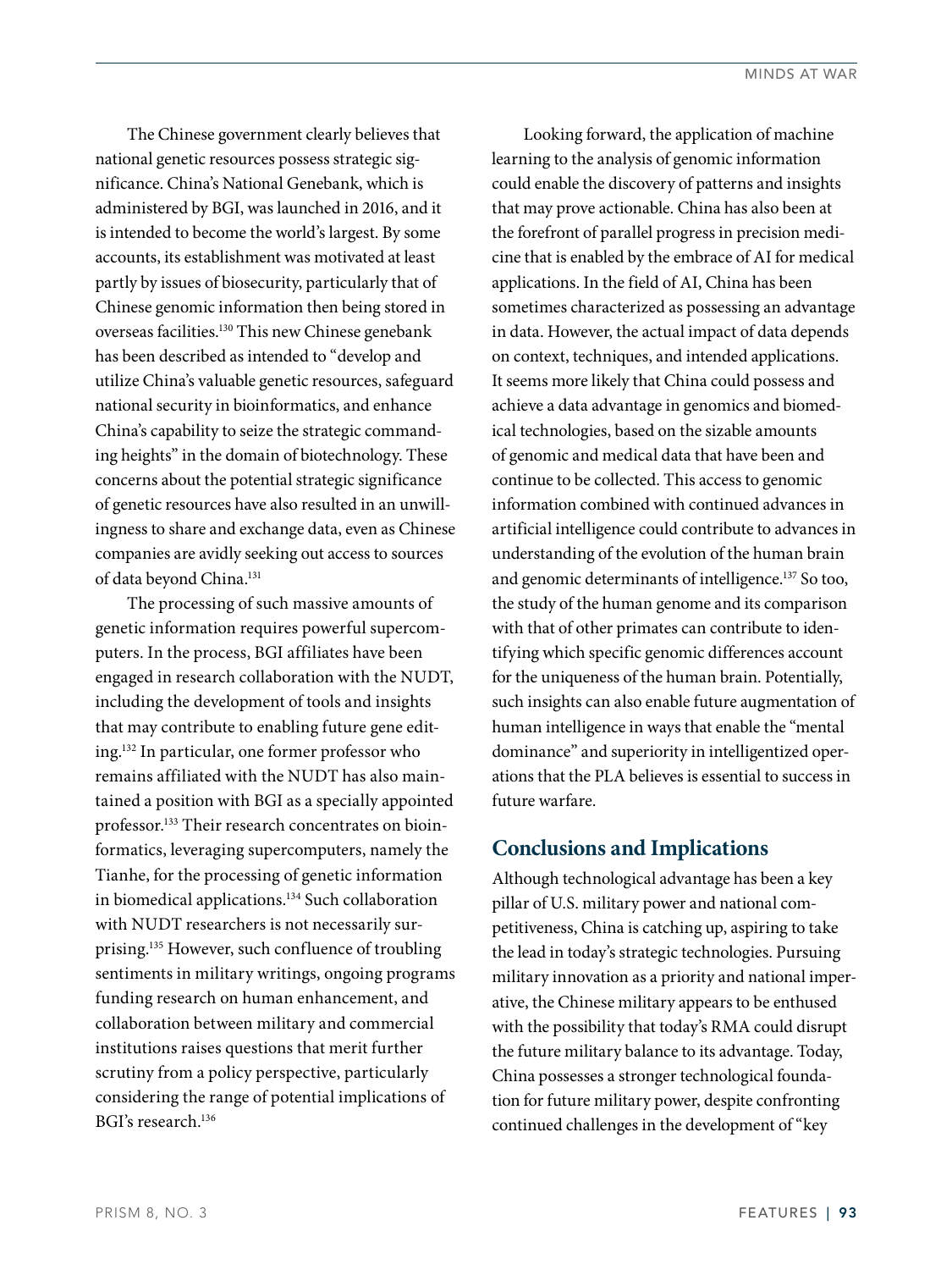and core" (关键核心) technologies, and the PLA is looking to improve its capacity to leverage academic and commercial advancements to enable future military capabilities, including artificial intelligence, biotechnology, and quantum technology.

The PLA is greatly concerned about being subject to technological surprise and equally concerned with opportunities to achieve it. Future primacy in these fields, which could prove important to future military advantage, may remain highly contested between the United States and China. However, the process of military innovation that is required to operationalize these capabilities will prove inherently challenging, and the feasibility of certain aspects of the PLA's strategic thinking and theoretical explorations remains to be seen. Of course, these technologies remain quite nascent, and the process of research, development, experimentation, and operationalization that is required to realize their full potential may be lengthy and complex, requiring adjustments that are challenging for any bureaucracy.

However, the PLA today is fighting to innovate. It is striking that the PLA has introduced major changes and reforms to its military scientific enterprise, including through efforts to recruit and support more junior scientists, while also recruiting more civilians for technical positions. The prominence of military scientists in PLA leadership may also provide powerful champions for this agenda. Ultimately, Xi Jinping's demand that the PLA pursue innovation could serve as a powerful impetus for peacetime innovation, even as the ideological constraints upon an authoritarian military that is de facto the armed wing of the Chinese Communist Party could impede creativity and initiative. The future trajectory of these concepts and potential capabilities will merit continued analytic and academic attention as such research progresses. **PRISM**

#### *Notes*

<sup>1</sup> "The CCP Central Committee and State Council Release the 'National Innovation-Driven Development Strategy Outline'" [中共中央 国务院印发《国家创新驱动 发展战略纲要], *Xinhua*, May 19, 2016, available at <http:// news.xinhuanet.com/politics/2016-05/19/c\_1118898033. htm>. See also Xi Jinping's remarks on this approach in the context of military modernization: "Xi Jinping: Comprehensively Advance an Innovation-Driven Development Strategy; Promote New Leapfrogging in National Defense and Military Construction" [ 习近平:全面实施创新驱动发展战略 推动国防 和军队建设实现新跨越], *Xinhua*, March 13, 2016, available at <http://news.Xinhuanet.com/politics/2016lh/2016-03/13/c\_1118316426.htm>. 2

<sup>2</sup> "Xi Jinping: Accurately Grasp the New Trends in Global Military Developments and Keep Pace with the Times, Strongly Advancing Military Innovation" [习近平: 准确把握世界军事发展新趋势 与时俱进大力推进军事 创新], *Xinhua*, August 30, 2014, available at <http://news. xinhuanet.com/politics/2014-08/30/c\_1112294869.htm>.

<sup>3</sup> See, for instance Xi Jinping's remarks as quoted in this article: "Scientific and Technological Innovation, A Powerful Engine for the World-Class Military" [ 科技创新,迈向世界一流军队的强大引擎], *Xinhua*, September 15, 2017, available at <http://www.gov.cn/xinwen/2017-09/15/content\_5225216.htm>. 4

<sup>4</sup> "The CCP Central Committee and State Council Release the 'National Innovation-Driven Development Strategy Outline."

<sup>5</sup> "Xi Jinping's Talk on Military-Civil Fusion: Regarding the Whole Outlook for National Security and Development" [习近平谈军民融合:关乎国家安全 和发展全局], *Seeking Truth* [求是], October 16, 2018, available at <http://www.qstheory.cn/zhuanqu/rdjj/2018- 10/16/c\_1123565364.htm>.

6 Cai Yubin [蔡渭滨] and Huang Xuebin [黄雪斌], "Vigorously Cultivate the Fighting Spirit of Scientific and Technological Personnel" [大力培育科技人员的战斗精 神], *PLA Daily*, May 6, 2019, available at <http://www.xinhuanet.com/mil/2019-05/06/c\_1210126997.htm>.

<sup>7</sup> "Xi Jinping: Accurately Grasp the New Trend in Global Military Developments." 8

<sup>8</sup> For an earlier perspective on this RMS, see Jacqueline Newmyer, "The Revolution in Military Affairs with Chinese Characteristics," *The Journal of Strategic Studies* 33, no. 4 (2010): 483–504; You Ji, "Learning and Catching Up: China's Revolution in Military Affairs Initiative," in *The Information Revolution in Military Affairs in Asia* (New York: Palgrave Macmillan, 2004), 97–123; Andrew S. Erickson and Michael S. Chase, "Informatization and the Chinese People's Liberation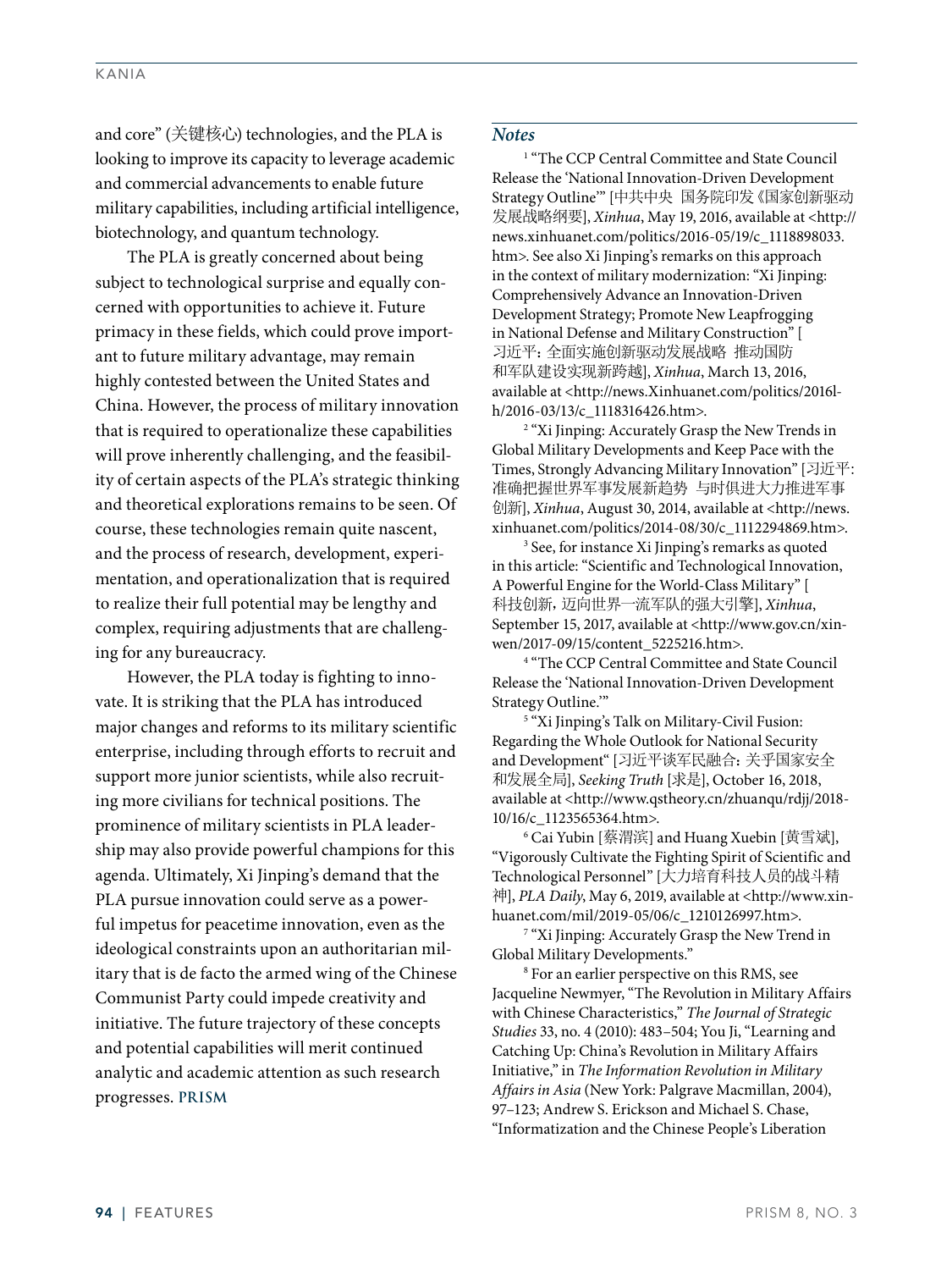Army Navy," in *The Chinese Navy: Expanding Capabilities, Evolving Roles*, ed. Phillip Saunders et al. (Washington, DC: National Defense University Press, 2011): 247–287.

9 Ye Zheng [叶证], *Lectures on the Science of Information Operations* [信息作战科学教程] (Beijing: Military Science Press [军事科学出版社], 2013).

<sup>10</sup> "Xi Jinping's Report at the Chinese Communist Party 19th National Congress" [习近平在中国共产党 第十九次全国代表大会上的报告]; "Experts: Military Intelligentization Is Not Merely Artificial Intelligence" [专家:军事智能化绝不仅仅是人工智能], *People's Daily*, December 6, 2017, available at <http://military.people. com.cn/n1/2017/1206/c1011-29689750.htm>.

<sup>11</sup> "Lt. Gen. Liu Guozhi: The Development of Military Intelligentization Is a Strategic Opportunity for our Military to Turn Sharply to Surpass" [刘国治中将:军事 智能化发展是我军弯道超车的战略机遇], CCTV News, October 22, 2017, available at <http://mil.news.sina.com. cn/china/2017-10-22/doc-ifymzqpq3312566.shtml>. 12 Ibid.

<sup>13</sup> "Setting off a new revolution in military affairs? Six key words to interpret intelligentized operations" [掀起新的军事革命?六大关键词解读智能化作战], *PLA Daily*, March 1, 2018, available at <http://www.xinhuanet. com/mil/2018-03/01/c\_129819887.htm>

<sup>14</sup> See the latest defense white paper that provides an official discussion of the reforms: "China's National Defense in a New Era," *Xinhua*, July 24, 2019, available at <http://www.xinhuanet.com/english/2019- 07/24/c\_138253389.htm>.

<sup>16</sup> Ibid.

 $^{\rm 17}$  There are further details available upon request. There are multiple references to this program in publicly available information.

 $^{\rm 18}$  "The whole country's first national defense scientific and technological innovation rapid response small group launched in Shenzhen" [全国首个国防科技创新快速响应 小组在深圳启动], Shenzhen Special Zone Daily [深圳特 区报], available at March 18, 2018, <http://news.sina.com. cn/c/nd/2018-03-18/doc-ifyskmpr7659375.shtml>

<sup>19</sup> "Xi Jinping: Strive to Build a High-level Military Scientific Research Institution to Provide Strong Support for the Party's Strong Military Objective in the New Era" [习近平:努力建设高水平军事科研机构 为实现党 在新时代的强军目标提供有力支撑], *Xinhua*, May 16, 2018, available at <http://www.xinhuanet.com/2018- 05/16/c\_1122843283.htm>.

<sup>20</sup> "China's National Defense in the New Era."

21 "Frontier" is my chosen rendering of *qianyan* (前 沿), which can also be rendered as "frontline," "forward

position," "cutting-edge," or "advanced." 22 "Academy of Military Science National Defense Science and Technology Innovation Research Academy— Exploring the "Matrix" Research Model to Enhance Innovation Capability" [军事科学院国防科技创新研 究院—— 探索"矩阵式"科研模式提升创新能力], April 2, 2018, available at <http://www.81.cn/jfjbmap/ content/2018-04/02/content\_202957.htm>. See also "Academy of Military Science National Defense Science and Technology Innovation Research Academy Has Taken Measures to Gather Top Talents" [军科院国防 科技创新研究院多措并集聚顶尖人才], *China Military Network*, February 4, 2018, available at <http://webcache. googleusercontent.com/search?q=cache:WDwIAWmc6agJ:www.81.cn/jwgz/2018-02/04/content\_7931564. htm+&cd=8&hl=en&ct=clnk&gl=us>. 23 Yang Xuejun was the former commandant of the

National University of Defense Technology, and transfer to lead AMS may reflect an elevation of AMS over NUDT.<br><sup>24</sup> This shift could indicate a closer integration of

medical science with military science. He Fuchu [贺福初], "The Future Direction of the New Global Revolution in Military Affairs" [世界新军事革命未来走向], *Reference News* [参考消息], August 24, 2017, available at <https:// web.archive.org/web/20190823210313/http://www.xinhuanet.com/politics/2017-08/24/c\_129687890.htm>.

<sup>25</sup> "Theory-Technology Fusion Innovation' New Year Seminar Successfully Convened in Beijing" ["理技融合 创新"新春座谈会在京成功召开], China Association for Artificial Intelligence [中国人工智能学会], available at <https://web.archive.org/web/20191011035737/http://caai. cn/index.php?s=/Home/Article/detail/id/490.html>.

<sup>26</sup> The CMC S&TC's expert group on biology and cross-domain science and technology appears to guide these projects, involving scientists with expertise in neuroscience and biomaterials. The chief scientist of the expert group on this topic has also highlighted the military potential of technologies that include biosensing, biomimetic information processing, and biocomputing to enable new-type weapons and equipment. 27 Mu-ming Poo et al., "China Brain Project: Basic

Neuroscience, Brain Diseases, and Brain-Inspired Computing," *Neuron* 92, no. 3 (2016): 591–596.

28 Hu Dewen, "Military School Scratches 'Cool Smart Wind'" [军校刮起"炫酷智能风"], *PLA Daily*, July 19, 2019, available at <http://military.workercn.cn/328 20/201907/19/190719101538199.shtml>. Hu Dewen has also received funding through National Key R&D Plan to pursue research on human-robot intelligent fusion technology. His research has included the use of neural networks in adaptive control.<br><sup>29</sup> Chen Hanghui [陈航辉], "Artificial Intelligence: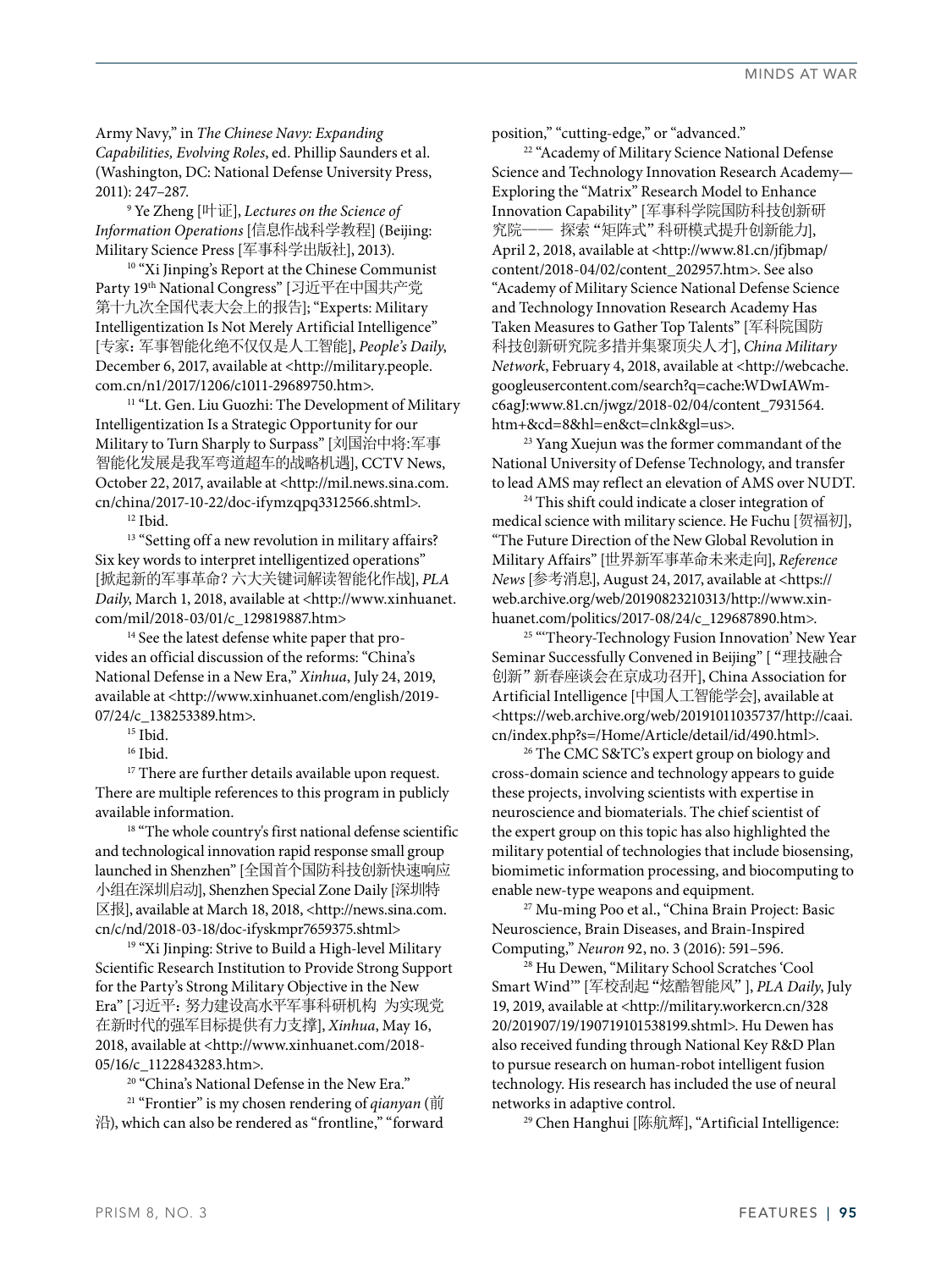#### KANIA

Disruptively Changing the Rules of the Game" [人工智 能:颠覆性改变"游戏规则], China Military Online, March 18, 2016, available at <http://www.81.cn/jskj/2016- 03/18/content\_6966873\_2.htm>.<br><sup>30</sup> See, for instance, "Experts: Military

Intelligentization Is Not Merely Artificial Intelligence" [专家:军事智能化绝不仅仅是人工智能], *People's Daily*, December 6, 2017, available at <http://military.people. com.cn/n1/2017/1206/c1011-29689750.html>.<br><sup>31</sup> These directions in the Chinese military's strategic

thinking are assessed to be relatively authoritative based on the numerous articles and statements from high-level military scientists and strategists. Certain Chinese military scholars and scientists, including those affiliated with the Academy of Military Science and National University of Defense Technology, as well as several military medical institutions, have articulated these lines of argument across a range of books and articles that date back nearly a decade. However, these theories and concepts are unlikely to constitute official elements of doctrine at present.

<sup>32</sup> He Fuchu, "The Future Direction of the New Global Revolution in Military Affairs." 33 Ibid.

<sup>34</sup> Often, the PLA starts to explore a high-level concept for which the meeting continues to evolve over time. At present, there is no official or doctrinal definition for these concepts, but I understand them as each referring to attempts to achieve an advantage in the domains of cognition, biology, and intelligence on the battlefield and in overall military competition. Often, such concepts originate the work in a prominent researcher but then become the subject of more general debate and might be eventually introduced into official planning and/or doctrinal materials.

<sup>35</sup> For one perspective on the issues, see Dean Cheng, "Winning without Fighting: The Chinese Psychological Warfare Challenge," *Science* 4 (2003): 30.

<sup>36</sup> *The Science of (Military) Strategy* released in 2017 by the PLA's National Defense University has added a new section on "military competition in the domain of (artificial) intelligence" (智能领域军事竞争), in an unusual, off-cycle revision of this authoritative textbook, of which Lt. Gen. Xiao Tianliang (肖天亮), who remains the vice commandant of the PLA's National Defense University, is the editor.

37 Yun Guangrong [游光荣], "AI Will Deeply Change the Face of Warfare" [人工智能将深刻改变战争面], *PLA Daily*, October 17, 2018, available at <http://www.81.cn/ jfjbmap/content/2018-10/17/content\_218050.htm>. 38 Li Minghai (李明海), "Where Is the

Winning Mechanism of Intelligent Warfare?" [智 能化战争的制胜机理变在哪里? ], January 13, 2019, available at <http://webcache.googleusercontent. com/search?q=cache:2HxhOYXd2p0J:www.sohu. com/a/288730322\_778557+&cd=2&hl=en&ct= clnk&gl=us>. Li Minghai is a researcher with the PLA's National University of Defense Technology. Chen Yongyi [陈永义], "Focus on Confronting 'Counterintelligentization' Operations" [重视应对"逆智能化" 作战], *PLA Daily*, August 1, 2019, available at <http:// www.81.cn/bqtd/2019-08/01/content\_9575539.htm>.

39 Yuan Yi [袁艺], Gao Dongming [高冬明], and Zhang Yujun [ 张玉军], "Also Discussing Intelligentized Command 'Autonomous Decision-Making'" [也谈智能 化指挥"自主决策"], *PLA Daily*, April 18, 2019, available at <http://www.81.cn/jfjbmap/content/2019-04/18/content\_231979.htm>.

40 CMC Joint Staff Department [中央军委联合参谋 部], "Accelerate the Construction of a Joint Operations Command System with Our Military's Characteristics" [加快构建具有我军特色的联合作战指挥体系], *Seeking Truth*, August 15, 2016, available at <http://www.qstheory. cn/dukan/qs/2016-08/15/c\_1119374690.htm. 41 Yuan, Gao, and Zhang, "Also Discussing

Intelligentized Command 'Autonomous Decision-Making.'"

42 Shen Shoulin [沈寿林] and Zhang Guoning [张 国宁], "Understanding Intelligentized Operations" [认 识智能化作战], *PLA Daily*, March 1, 2018, available at <http://www.81.cn/jfjbmap/content/2018-03/01/content\_200671.htm>.

43 Ibid; "Academician He You: Accelerate the Development of Maritime Information Processing Technology, and Provide Scientific and Technological Support for a Powerful Maritime Nation" [何友院士: 加快发展海洋信息处理技术,为海洋强国提供科技支 撑], *S&T Herald* [科技导报], November 2017, available at <http://www.cnki.com.cn/Article/CJFDTotal-KJDB201720001.htm, available in full text: https://web. archive.org/web/20191011051014/http://blog.sciencenet. cn/blog-336909-1084316.html>. 44 Zhang Xiao-hai [张晓海] and Cao Xin-wen [操新

文], "Military Intelligent Decision Support Systems Based on Deep Learning" [基于深度学习的军事智能决策支 持系统], *Command Control & Simulation* [指挥控制与 仿真] 40, no. 2 (April 2018). The PLA has been inspired by AlphaGo and AlphaZero in exploring such options, and an initial proof of concept has been demonstrated through "Prophet 1.0" (先知V1), an AI system developed by the Chinese Academy of Sciences Institute of

Automation that was used in wargaming. 45 Ibid.; "Academy of Military Medical Sciences Researcher Wu Haitao Explains to You 'What Will Brain Science Bring from the Military'" [军事科学院军事医学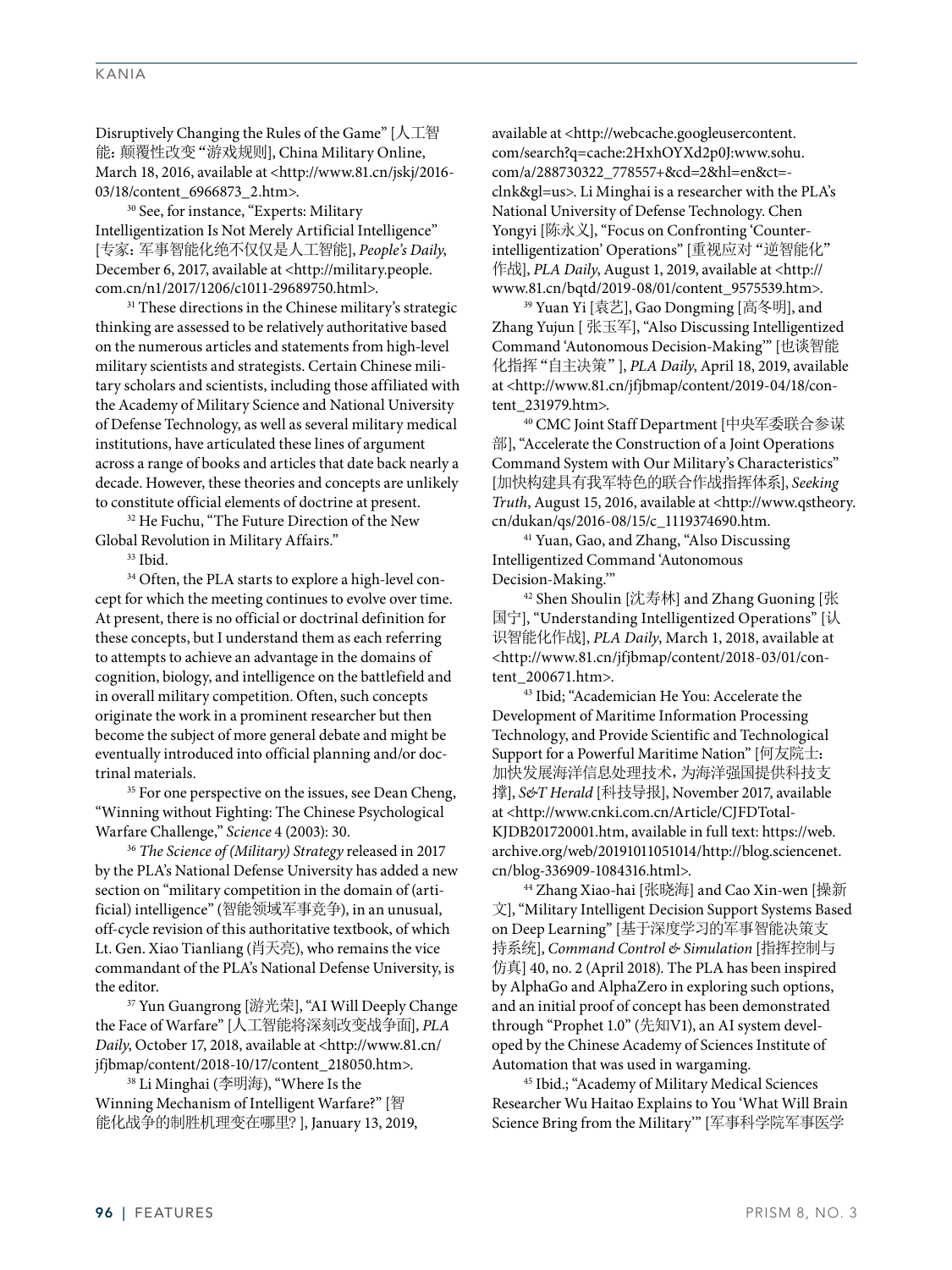研究院研究员吴海涛为您讲述——脑科学"从军"会带 来什么?], available at <http://www.81.cn/jfjbmap/content/2019-04/26/content\_232600.htm>.

46 Chen Jian-hua [陈建华] et al., "Multi-modal Interaction Technology of Military Command and Control System" [军事指控系统多通道人机交互技术], *Command Control & Simulation* [指挥控制与仿真] 41, no. 4 (August 2019).  $47$  For context, see Amanda M. Kelley et al.,

"Cognition Enhancement by Modafinil: A Metaanalysis," *Aviation, Space, and Environmental Medicine* 83, no. 7 (2012): 685–690; Wang Shizhong [王世忠] and Hao Zhengjiang [郝政疆], "Brain Confrontation: Achieving a High Degree of Integration between Humans and Weapons" [脑对抗:人与武器实现高度融合], available at <https://web.archive.org/web/20190903022447/ http://www.81.cn/jfjbmap/content/2019-01/25/content\_226145.htm>.<br><sup>48</sup> There are several potential alternative trans-

lations to zhinaoquan, including "mind/mental dominance," "mind/mental superiority," and "cognitive superiority." The concept alludes to the superiority in reasoning and decisionmaking that is required to succeed on the battlefield. For the book that coined this term most prominently, see Zeng Huafeng [曾华 锋] and Shi Haiming [石海明], *Mental Dominance: The Laws of War in the Global Media Age and National Security Strategy* [制脑权:全球媒体时代的战争法则 与国家安全战略] (Beijing: People's Liberation Army Press, 2014). See also: Nathan Beauchamp-Mustafaga, "Cognitive Domain Operations: The PLA's New Holistic Concept for Influence Operations," *China Brief* 19, no. 16, available at <https://jamestown.org/program/ cognitive-domain-operations-the-plas-new-holistic-concept-for-influence-operations/>.

49 Zhu Xueling [朱雪玲] and Zeng Huafeng [曾华 锋], "Mental Control Operations: New Model of Future Wars" ["制脑作战:未来战争竞争新模式"], *PLA Daily*, October 17, 2017, available at <https://web.archive.org/ web/20191011053447/http://www.81.cn/jfjbmap/content/2017-10/17/content\_189879.htm>; Luo Yuzhen [罗语嫣] et al., "The Common Domain Characteristics of Cognitive Domain and Its Key Techniques" [认知域 的公域特性及其关键技术], *National Defense Science & Technology* [国防科技] 39, no. 4 (2018).

<sup>50</sup> Zhu and Zeng, "Mental Control Operations: New<br>Model of Future Wars."

<sup>51</sup> "Setting off a new revolution in military affairs? Six key words to interpret intelligentized operations" [掀起新的军事革命?六大关键词解读智能化作战], *PLA Daily*, March 1, 2018, available at <http://www.xinhuanet. com/mil/2018-03/01/c\_129819887.htm>

52 Wang Zhaowen [王照稳] and Fu Minghua [ 付明华], "Analysis of Cognitive Domain Warfare in Informatized Warfare" [信息化战争认知域作战探析], *PLA Daily*, July 28, 2015, available at <http://www.81. cn/jmywyl/2015-07/28/content\_6602887.htm>; Shi Haiming [石海明] and Zeng Huafeng [曾华锋], "National Cognitive Space Security Strategy from the Perspective of Science and Technology and War" [科技与战争视角下 的国家认知空间安全战略], *National Defense Science and Technology* [国防科技], no. 3 (2014), available at <http:// www.cqvip.com/qk/96765a/201403/661703248.html>. The authors are affiliated with the PLA's National University of Defense Technology.

53 Xiao Tianliang [肖天亮], ed., *The Science of Military Strategy* [战略学] (Beijing: National Defense University Press [国防大学出版社], 2017). The PLA initially concentrated on space and cyberspace as new strategic frontiers of military power. Increasingly, biology and intelligent confrontation have been recognized as new domains of military struggle in which the Chinese military, as a latecomer is seeking to catch up with a powerful adversary.

54 LI Bicheng [李弼程], HU Huaping; [胡华平], and XIONG Yao [熊尧], "Intelligent agent model for network public opinion guidance" [网络舆情引导智能代理模型], National Defense Technology [国防科技], no. 3, (2019).

55 Lan Zhouda [兰舟达] and Ma Jianguang [马建光], "A New Type of Cyber Warfare from the Perspective of Mental Dominance—Taking the Color Revolution as an Example" [制脑权视野下的新型网络战—以颜色革命为例], *National Defense Science and Technology* [国防科技] 36, no. 2 (2015): 57–62, available at <http://gfkjjournal.nudt.edu.cn/ch/ reader/view\_abstract.aspx?file\_no=20150212&flag=1>.

56 Luo Xu [罗旭], Wu Hao [吴昊], and Guo Ji-wei [郭继卫], "Research on a Systematic Framework for Brain Science Military Applications for New-Type Combat Forces Construction Strategy" [论新型作战力量战略下的 脑科学军事应用体系构成研究], *Military Medicine* [军事 医学] 11 (2015): 863–867.

57 "'Brain Plan' Opens 'Mental Dominance' into a New Highland for Future Military Contests" ["脑计划" 开启 "制脑权"成未来军事较量新的高地], *PLA Daily*, October 20, 2016, available at <http://military.people.com. cn/n1/2016/1020/c1011-28793350.html>.

58 See, for instance Shen and Zhang, "Understanding Intelligentized Operations." 59 Ibid.

60 Ibid.

<sup>61</sup> See "Brain Science Sociology and Brain-Computer Interface Technology Series Academic Report" ["脑科学 与脑机接口技术"系列学术报告], May 15, 2019.

 $62$  Since the PLA reforms, this team is now included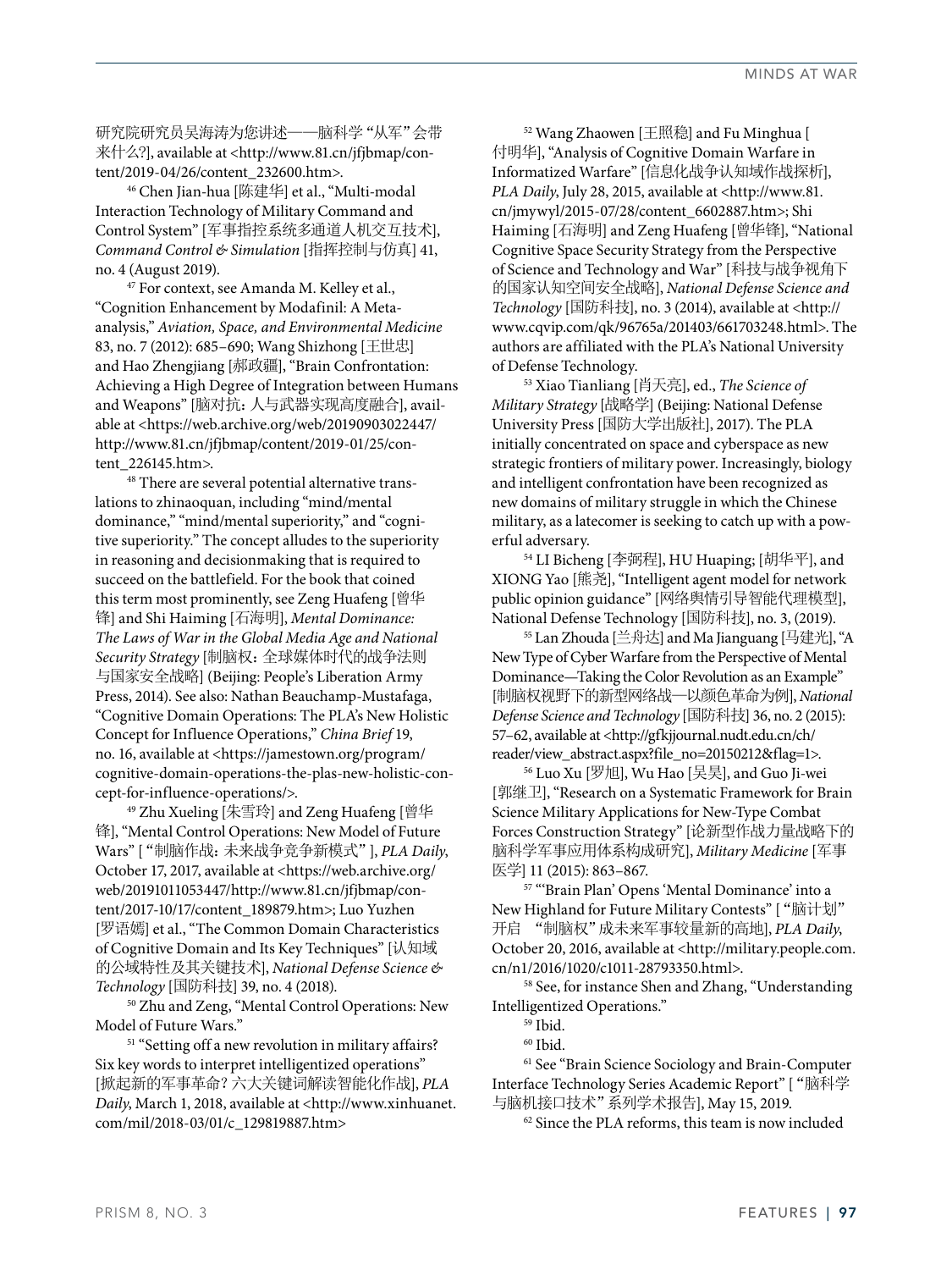under NUDT's Institute for Intelligent Science and Technology; "'Brain-Machine Interface' Technology: Making 'Brain Control' a Reality" ["脑机接口"技术: 让"脑控"成为现实], China Military Online, May 21, 2015, available at <http://www.mod.gov.cn/wqzb/2015- 05/21/content\_4586049\_2.htm>.

 $63$  His research on the theme of "brain networking" and brain-computer interaction" has been awarded, and his influence appears to have deeply shaped the field: see

"Military School Scratches 'Cool Smart Wind.'" 64 "'Brain Plan' Opens 'Mental Dominance' into a New Highland for Future Military Contests." 65 "'Brain-Machine Interface' Technology Coming

from the Laboratory into Real Life" ["脑机接口"技术 正从实验室走进现实生活], available at <http://www. stdaily.com/cxzg80/guonei/2017-12/28/content\_614787. shtml>. See also:http://www2.scut.edu.cn/bci/2018/0910/ c18577a284388/page.htm>.

66 "Human-Machine Cooperation Entering Actual Combat Intelligentization or Starting from the Laboratory" [人机协同投入实战 智能化战争或从实验室 打响], *S&T Daily*, June 26, 2019.

<sup>67</sup> "The Ministry of Education Convened a Press Conference to Interpret the Artificial Intelligence Innovation Action Plan for Colleges and Universities, etc." [教育部举行新闻发布会解读《高等学校人工智能创 新行动计划》等], Ministry of Education website, June 8, 2018, available at <http://www.gov.cn/xinwen/2018-06/08/ content\_5297021.htm#2>.

68 "Special Action Plan for Military-Civil Fusion in the Domain of Intelligent Science and Technology in Tianjin" [天津市智能科技领域军民融合专项行动计 划], August 9, 2018, available at <https://web.archive. org/web/20190918010942/http://gyxxh.tj.gov.cn/ zhencwj/65062.htm>.

69 China Aerospace Science and Technology Corporation (CASC),"Tianjin University 'Intelligence' Helps China Aerospace" [天大"智"造助力中国航天], March 23, 2018, available at <http://news.tju.edu.cn/ info/1003/22110.htm>.

70 "State Key Laboratory of Cognitive Neuroscience and Learning Held the 2018 Academic Committee Meeting" [认知神经科学与学习国家重点实验室召开2018 年学术委员会会议], January 16, 2019, available at <http:// brain.bnu.edu.cn/cn/tza/2019/0116/1424.html>.

71 2019 World Robotics Conference BCI Brain-Control Robotics Competition and Third China Brain-Machine Interface Competition [2019世界机器人大赛—BCI 脑控机器人大赛暨第三届中国脑机接口大赛], World Robotics Conference, available at <https://web.archive.org/ web/20191011041722/http://2018.worldrobotconference. com/uploads/file/20181224/15456436152616.pdf>.

72 See, for instance, comments from Cogrowth founder and CEO Hua Zhongling, available at <http:// www.naokexue.com.cn/news/gs/187.html>.

73 "China Unveils Brain-Computer Interface Chip," *Xinhua*, May 18, 2019, available at <http://www.xinhuanet.com/english/2019-05/18/c\_138069590.htm>.

74 "Brain-Computer Interface and Intelligent Control and First Brain Science Seminar Held" [脑机接口与智能 控制暨首届脑科学研讨会举行], *Economics Daily* [经济 日报], December 25, 2017, available at <http://www.ce.cn/ cysc/yy/hydt/201712/25/t20171225\_27421101.shtml>.

75 Ibid. According to its designer, "Brain-Computer Interfaces hold a promising future. The Brain Talker chip advances BCI technology allowing it to become more portable, wearable, and accessible to the general public."

76 Ibid.

77 "Shape the 'Combat Brain' for the Future—How Far Is 'Brain Networking' from Us?" [为未来塑造"作战大 脑""脑联网"离我们有多远?], *PLA Daily* [解放军报], December 22, 2017, available at <https://www.chinanews. com/cj/2017/12-22/8406674.shtml>.

78 "Academy of Military Medical Sciences Researcher Wu Haitao Explains to You 'What Will Brain Science Bring from the Military'" [军事科学院军事医学研究 院研究员吴海涛为您讲述——脑科学"从军"会带来 什么?], available at <http://www.81.cn/jfjbmap/con-

tent/2019-04/26/content\_232600.htm>. 79 Yipeng Yu et al., "Intelligence-Augmented Rat Cyborgs in Maze Solving," *PloS One* 11, no. 2 (2016): e0147754.

<sup>80</sup> The Chinese government's decision to prioritize brain science can be traced back to the National Mediumand Long-Term Plan for Science and Technology Development (2006–2020), which had emphasized the importance of strengthening the study of the relationships among brain development, plasticity, and human intelligence. At the time, this initiative constituted one of the "Major Science and Technology Projects Concerning China's Future Development" (事关我国未来发展的重 大科技项目). Through the 13<sup>th</sup> Five-Year Science and Innovation Plan, there were megaprojects launched in brain science and brain-inspired intelligence, as well as artificial intelligence for the 2016–2030 timeframe. See "National Medium and Long Term Science and Technology Development Plan Outline" (2006–2020) [国 家中长期科学和技术发展规划纲要], Ministry of Science and Technology, February 9, 2006, available at <http:// www.most.gov.cn/mostinfo/xinxifenlei/gjkjgh/200811/ t20081129\_65774\_9. Htm>. See also "Our Nation Launched Four Major Science Research Programs" [我 国启动四项重大科学研究计划], *Science and Technology Daily*, November 16, 2006.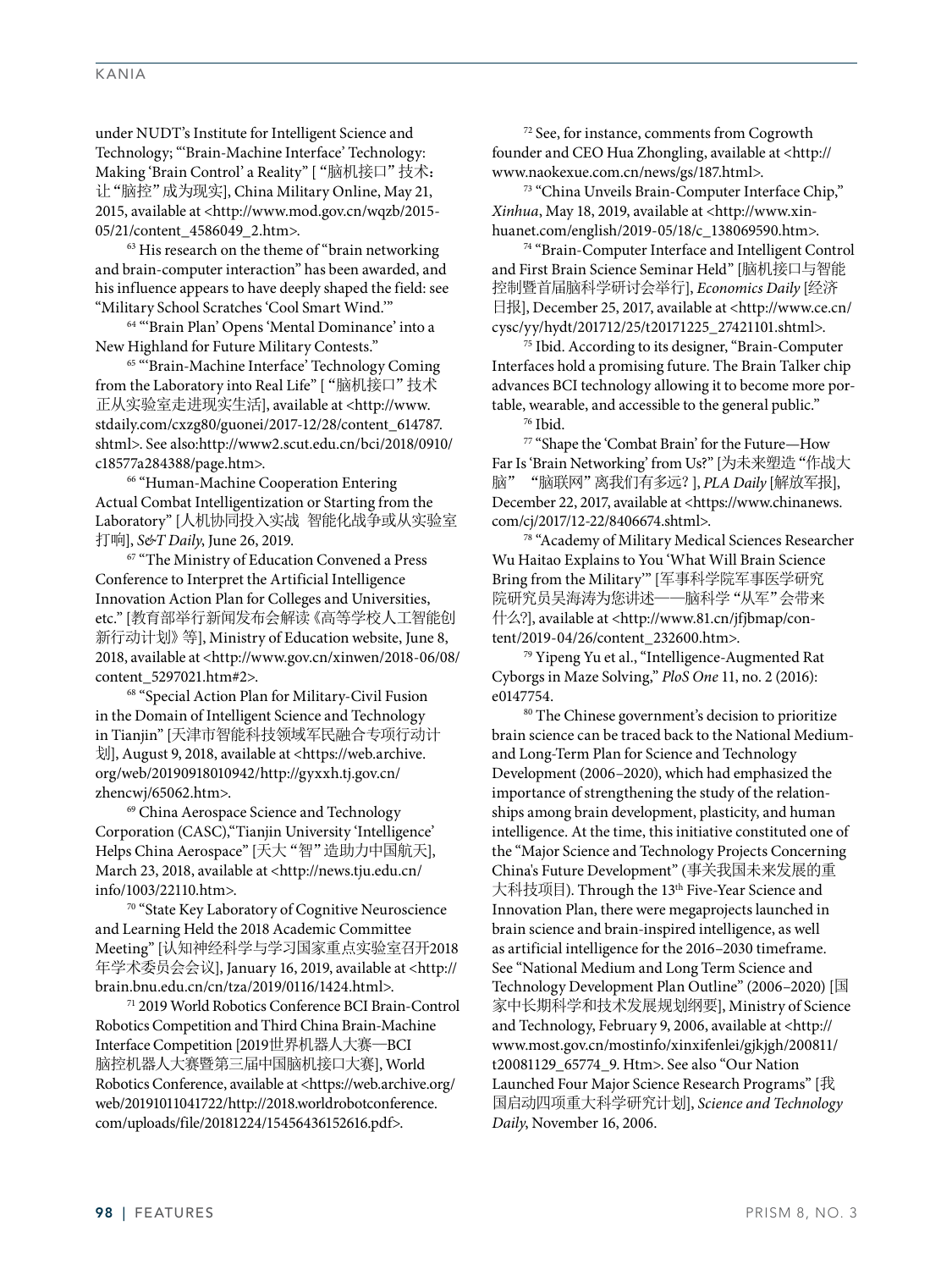<sup>81</sup> "Notice of the State Council on the Printing and Distribution of the Thirteenth Five-Year National Science and Technology Innovation Plan" [国务院关于印发"十 三五"国家科技创新规划的通知], State Council, August 8, 2016, available at <http://www.gov.cn/zhengce/content/2016-08/08/ content\_5098072.htm>.

<sup>82</sup> Starting in 2013, the Chinese government had decided to launch the "China Brain Project" (中国脑计 划), but its actual launch was not formalized until 2016, and the development of a plan for its implementation seems to have been further delayed. However, there have been initial research programs and laboratories launched in Beijing and Shanghai that are intended to advance this agenda.

83 "Neurobiologist Pu Muming: How Brain Science Helps AI Technology Research" [神经生物学家蒲慕 明:脑科学如何助力AI技术研究], Netease Intelligence [ 网易智能], April 27, 2018, available at <http://tech.163. com/18/0427/12/DGD9O89000098IEO.html>.

<sup>84</sup> The emphasis on hybrid intelligence is not merely a concept but also a priority in the New Generation Artificial Intelligence Development Plan, released in July 2017, which emphasized China's intention to pursue significant breakthroughs in hybrid enhanced intelligence and human-machine interaction: "Research hybridization and convergence where "the human is in the loop," behavioral strengthening through human-machine intelligent symbiosis and brain-machine coordination, intuitive machine reasoning and causal models, associative recall models and knowledge evolution methods, complex data and task blended and enhanced intelligence learning methods, cloud robotics coordination computing methods, and situational comprehension and human-machine group coordination in real-world environments."

85 See "Beijing Brain Science Research Is Constantly Turning Research Results into Reality" [北京脑科 学研究正不断将研究成果转化成现实], January 12, 2016, available at <http://news.sciencenet.cn/htmlnews/2016/1/335972.shtm>. This initiative involves units that include the Chinese Academy of Sciences Institute of Automation and the Academy of Military Medical Sciences, as well as Peking University and Tsinghua University. For further information, see "Beijing Brain Science and Brain-like Research Center Postdoctoral Science and Research Work Station 2019 Application Announcement [北京脑科学与类脑研 究中心博士后科研工作站2019年招聘启事], available at <http://www.chinapostdoctor.org.cn/content/ details20\_690.html>; "Beijing Launches Pioneering Brain Science Center," Scientific American, 2016, available at <https://www.scientificamerican.com/article/ beijing-launches-pioneering-brain-science-center/>.

86 "Thirteenth Five-Year Science and Technology Military-Civil Fusion Development Special Plan" (Full Text) ["十三五"科技军民融合发展专项规划》全文], available at <http://www.aisixiang.com/data/106161.html>.

87 Jing Pei et al., "Towards Artificial General Intelligence with Hybrid Tianjic Chip Architecture," *Nature* 572, no. 7767 (2019): 106. Of course, it remains to be seen whether these brain-inspired approaches to artificial intelligence prove to be a promising architecture. According to the researchers, "The brain-like intelligence inspired by the operating mechanism and cognitive behavior can make up for the limitations and shortcomings of current data intelligence. More critically, brain-like intelligence will subvert the traditional computer operating architecture, achieve a new computing and storage integration model, and is expected to achieve ultra-low power consumption."

88 "Xiangshan Science Conference on 'Non-human Primate Brains and Cognition' Held" [香山科学会议"非 人灵长类脑与认知"召开].

89 See, for instance, "Where Is the Winning Mechanism of Intelligent Warfare?" [智能化战争 的制胜机理变在哪里], *PLA Daily*, January 15, 2019, available at <http://www.xinhuanet.com/mil/2019- 01/15/c\_1210038327.htm>.

90 Although this program has not been officially disclosed or announced, available references to it provide robust indications that this project is underway.<br> $\frac{91 \text{ Ibid}}{91 \text{ Ibid}}$ 

92 "Brain Region Linked to Altered Social Interactions in Autism Model," McGovern Institute for Brain Research, July 29, 2019, available at <https://www. sciencedaily.com/releases/2019/07/190729094551.htm>. 93 Ibid.

94 Feng Zhengzhi [冯正直] and Zhang Rui [张 睿], "Progress in Military Cognitive Neuroscience" [军事认 知神经科学研究进展], PhD diss., 2013. The authors are affiliated with the Department of Behavioral Medicine, College of Psychology, Third Military Medical University.

<sup>95</sup> The original article is no longer readily available, but see a reference to the <https://webcache. googleusercontent.com/search?q=cache:-Ih4uFfS-RXwJ:https://www.shobserver.com/wx/detail. do%3Fid%3D86079+&cd=3&hl=en&ct=clnk&gl=us>.

96 Mu-ming Poo et al., "China Brain Project."

97 Ibid. This massive scaling up of capacity for primate research nationwide with robust state support could provide a potential advantage relative to the United States and Europe. In China, researchers can benefit from the ease, low cost, and speed of research without attendant controversies. 98 "Xiangshan Science Conference on 'Non-human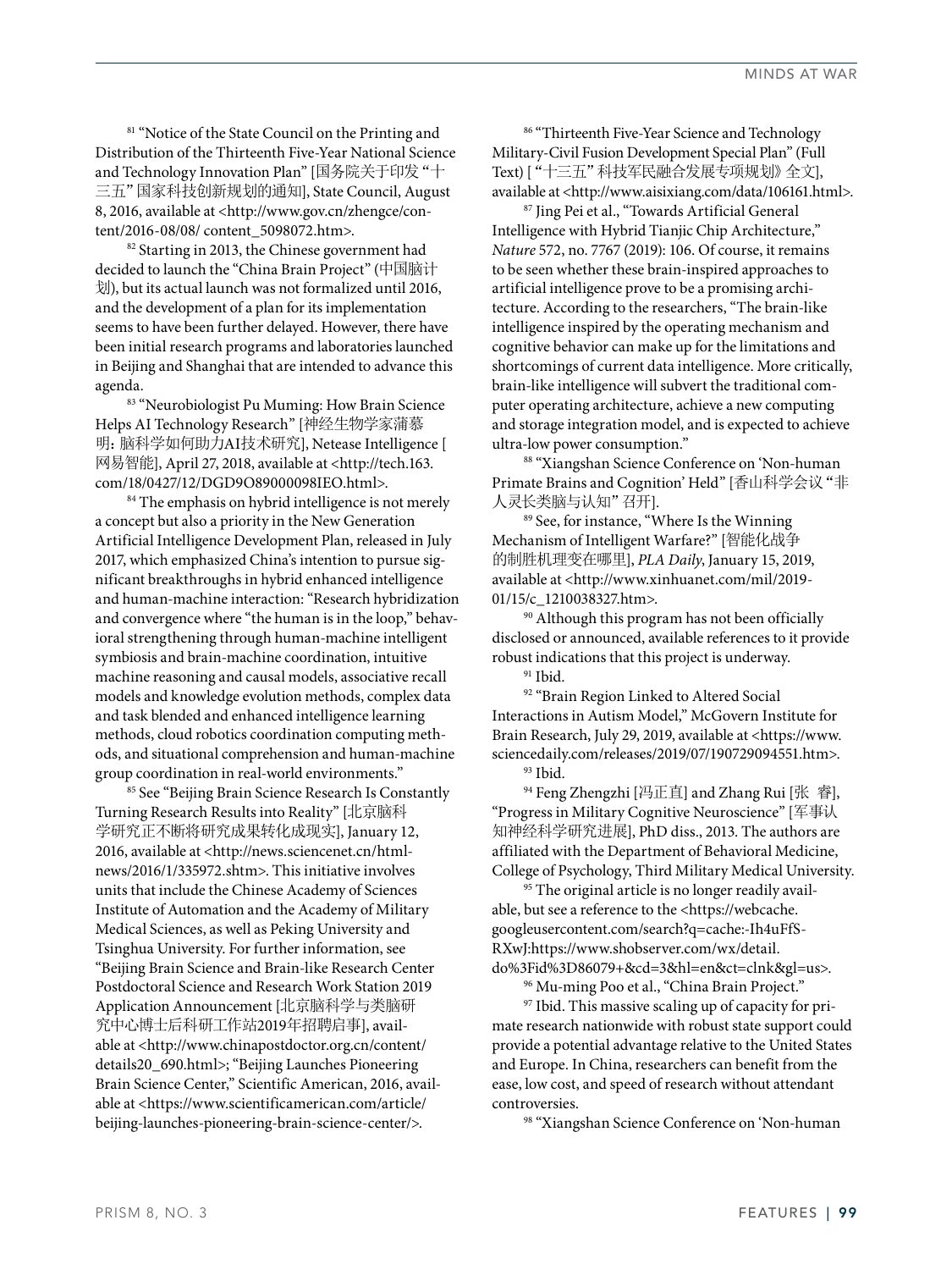Primate Brains and Cognition' Held." 99 For instance, researchers at the Academy of

Military Medical Sciences are using macaques to examine techniques for brain-machine interfaces that involve the implantation of electrodes in the brain.

100 Antonio Regalado, "Chinese Scientists Have Put Human Brain Genes in Monkeys—And Yes, They May Be Smarter," *MIT Technology Review*, April 10, 2019, available at <https://www.technologyreview. com/s/613277/chinese-scientists-have-put-human-braingenes-in-monkeysand-yes-they-may-be-smarter/>; Sigal Samuel, "Scientists Added Human Brain Genes to Monkeys. Yes, It's as Scary as it sounds," *Vox*, April 12, 2019, available at <https://www. vox.com/future-perfect/2019/4/12/18306867/ china-genetics-monkey-brain-intelligence>.

101 Lei Shi et al., "Transgenic rhesus Monkeys Carrying the Human MCPH1 Gene Copies Show Human-like Neoteny of Brain Development," *National Science Review* 6, no. 3 (2019): 480–493.

<sup>102</sup> "Scientists Are Making Human-Monkey Hybrids in China," *MIT Technology Review*, August 1, 2019, available at <https://www.technologyreview.com/s/614052/ scientists-are-making-human-monkey-hybrids-inchina/>.

103 See Manuel Ansede, "Científicos españoles crean quimeras de humano y mono en China," July 30, 2019, available at <https://elpais.com/elpais/2019/07/30/ciencia/1564512111\_936966.html>.

104 Hao Wang et al., "CRISPR/Cas9 System: An Important Tool for Brain and Cognitive Science," *Progress in Biochemistry and Biophysics* 44, no. 9 (2017): 799–805, available at <http://www.pibb.ac.cn/pibbcn/ch/reader/cre-

ate\_pdf.aspx?file\_no=20170237>.<br><sup>105</sup> For an earlier collaborative analysis on the topic, see Elsa Kania and Wilson VornDick, "China's Military Biotech Frontier: CRISPR, Military-Civil Fusion, and the New Revolution in Military Affairs," *China Brief* 19, no. 18, available at <https://jamestown.org/program/ chinas-military-biotech-frontier-crispr-military-civil-fusion-and-the-new-revolution-in-military-affairs/>.

106 See Guo Jiwei (郭继卫), *War for Biological Dominance* (制生权战争) (Beijing: Xinhua Press, 2010). 107 Li Hong-jun and Guo Ji-wei, "Evolution of Forms

of Warfare Promoted by Modern Biotechnology" [现代生 物科技推动战争形态演变的思考]. The authors are affiliated with the Southwest Hospital of the Third Military Medical University.

108 Lou Tie-zhu [楼铁柱], "Review and the Outlook for Military Applications of Synthetic Biology" [合成生 物学发展回顾与军事应用前景展望], Institute of Health Service and Medical Information, Academy of Military

Medical Sciences.

<sup>109</sup> Beyond outright military research, there is an emerging ecosystem of academic and commercial enterprises that are or could become involved in supporting military research. See "Thirteenth Five-Year Science and Technology Military-Civil Fusion Development Special Plan."<br><sup>110</sup> Yi Biyi [易比一] et al., "Concept Research of

Zhishengquan" [制生权概念研究], Military Medical Science [军事医学] 42, no. 1 (January 2018).

<sup>111</sup> See Lu Peipei [陆倍倍] and He Fuchu [贺福初], "Biological Science and Technology Will Become the Strategic Commanding Heights of the Future Revolution in Military Affairs" [生物科技将成为未来军事革命新 的战略制高点], *PLA Daily*, October 6, 2015, available at <https://web.archive.org/web/20190813042422/http:// www.81.cn/jwgz/2015-10/06/content\_6709533.htm>.

112 Ibid.

113 Ibid.

114 He Fuchu, "The Future Direction of the New Global Revolution in Military Affairs."<br>
<sup>115</sup> Indeed, the phrasing is repeated more or less ver-

batim in this book by General (Ret.) Zhang Shibo (张仕 波), former commandant of the PLA's National Defense University Zhang Shibo [张仕波], *The New High Ground* [新高地] (Beijing: National Defense University Press, 2017). I am indebted to Wilson VornDick for drawing this book to my attention.

116 See, for instance: Zeng Huafeng [曾华锋] and Shi Haiming [石海明], "Scientific and Technological Deterrence: A New Trend in the Use of Military Power" [ 科技威慑:军事力量运用的新趋势], February 17, 2019, available at <http://www.sohu.com/a/295253193\_358040, http://opinion.people.com.cn/n1/2018/0204/c1003- 29804335.html>.

117 Fang [李芳] and Shi Haiming [石海明], "Biology and Interdisciplinary Technologies" [生物交叉技术: 撬动生理信息战的前沿科技], *Guangming Network, Military Technology Frontier* [军事科技前沿], October 19, 2016, available at <http://junshi.gmw.cn/2016-10/19/content\_23026987.htm>.

118 Ibid.

119 That is, certain of these writings are vague, likely deliberately, about whether their purpose is to raise concerns that China could be subject to these kinds of attacks or to highlight their offensive potential as a direction of development that China should pursue going forward. 120 David Cyranoski, "Chinese Scientists to Pioneer

First Human CRISPR Trial," *Nature News* 535, no. 7613 (2016): 476, available at <https://www.nature.com/articles/ nature.2016.20302>; Jon Cohen, "The CRISPR Animal Kingdom," *Science*, August 2, 2019, 426–429, available at